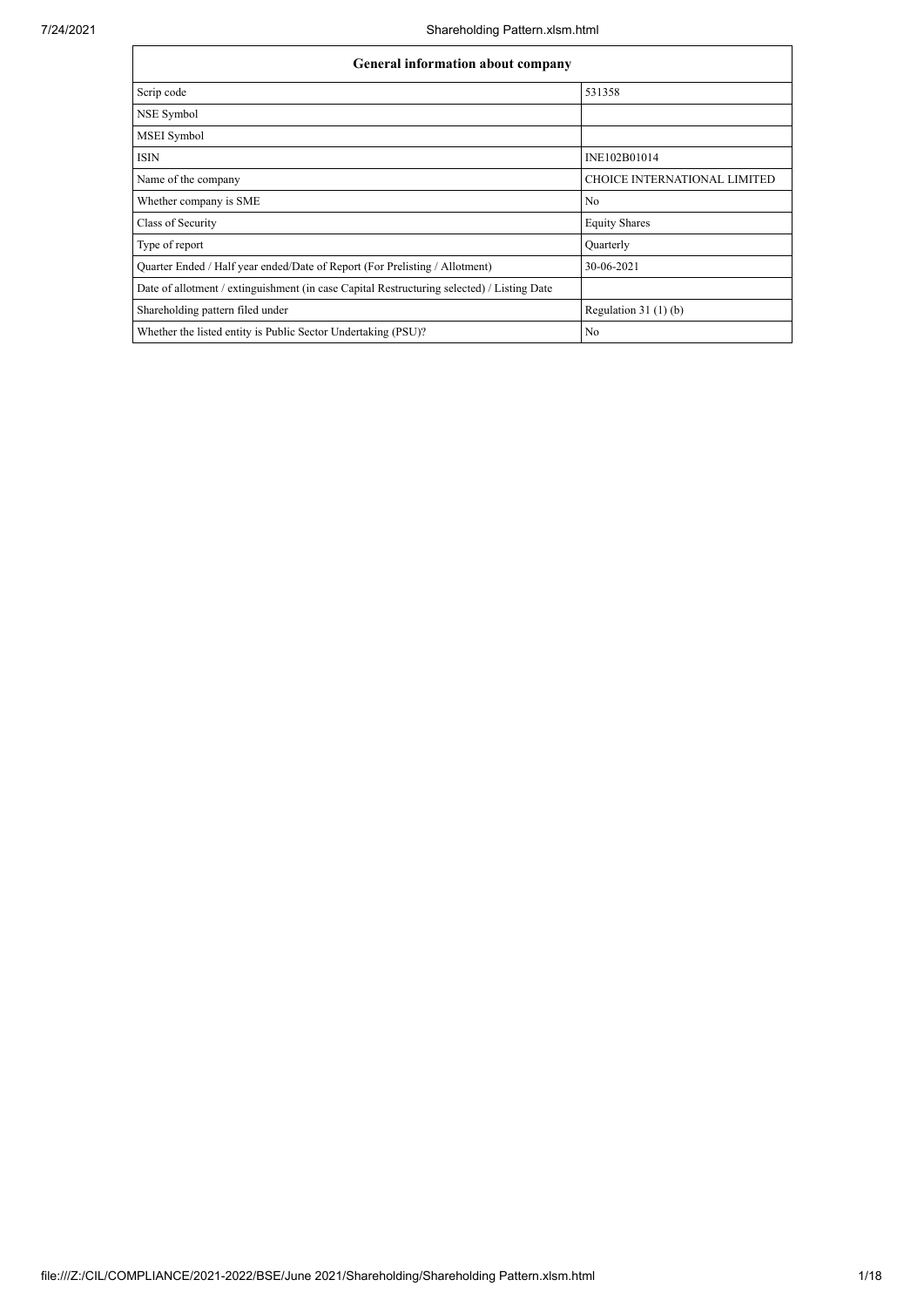|                | <b>Declaration</b>                                                                        |                |                                |                       |                             |  |  |  |
|----------------|-------------------------------------------------------------------------------------------|----------------|--------------------------------|-----------------------|-----------------------------|--|--|--|
| Sr.<br>No.     | Particular                                                                                | Yes/No         | Promoter and<br>Promoter Group | Public<br>shareholder | Non Promoter-<br>Non Public |  |  |  |
|                | Whether the Listed Entity has issued any partly paid up shares?                           | No.            | N <sub>0</sub>                 | N <sub>0</sub>        | N <sub>0</sub>              |  |  |  |
| $\overline{2}$ | Whether the Listed Entity has issued any Convertible Securities<br>$\Omega$               | N <sub>o</sub> | N <sub>o</sub>                 | N <sub>0</sub>        | N <sub>o</sub>              |  |  |  |
| $\overline{3}$ | Whether the Listed Entity has issued any Warrants?                                        | No.            | N <sub>0</sub>                 | N <sub>0</sub>        | N <sub>0</sub>              |  |  |  |
| $\overline{4}$ | Whether the Listed Entity has any shares against which<br>depository receipts are issued? | No             | N <sub>o</sub>                 | N <sub>0</sub>        | N <sub>0</sub>              |  |  |  |
| 5              | Whether the Listed Entity has any shares in locked-in?                                    | Yes            | Yes                            | Yes                   | N <sub>o</sub>              |  |  |  |
| 6              | Whether any shares held by promoters are pledge or otherwise<br>encumbered?               | N <sub>o</sub> | N <sub>o</sub>                 |                       |                             |  |  |  |
| $\overline{7}$ | Whether company has equity shares with differential voting<br>rights?                     | No             | N <sub>0</sub>                 | N <sub>0</sub>        | N <sub>o</sub>              |  |  |  |
| 8              | Whether the listed entity has any significant beneficial owner?                           | Yes            |                                |                       |                             |  |  |  |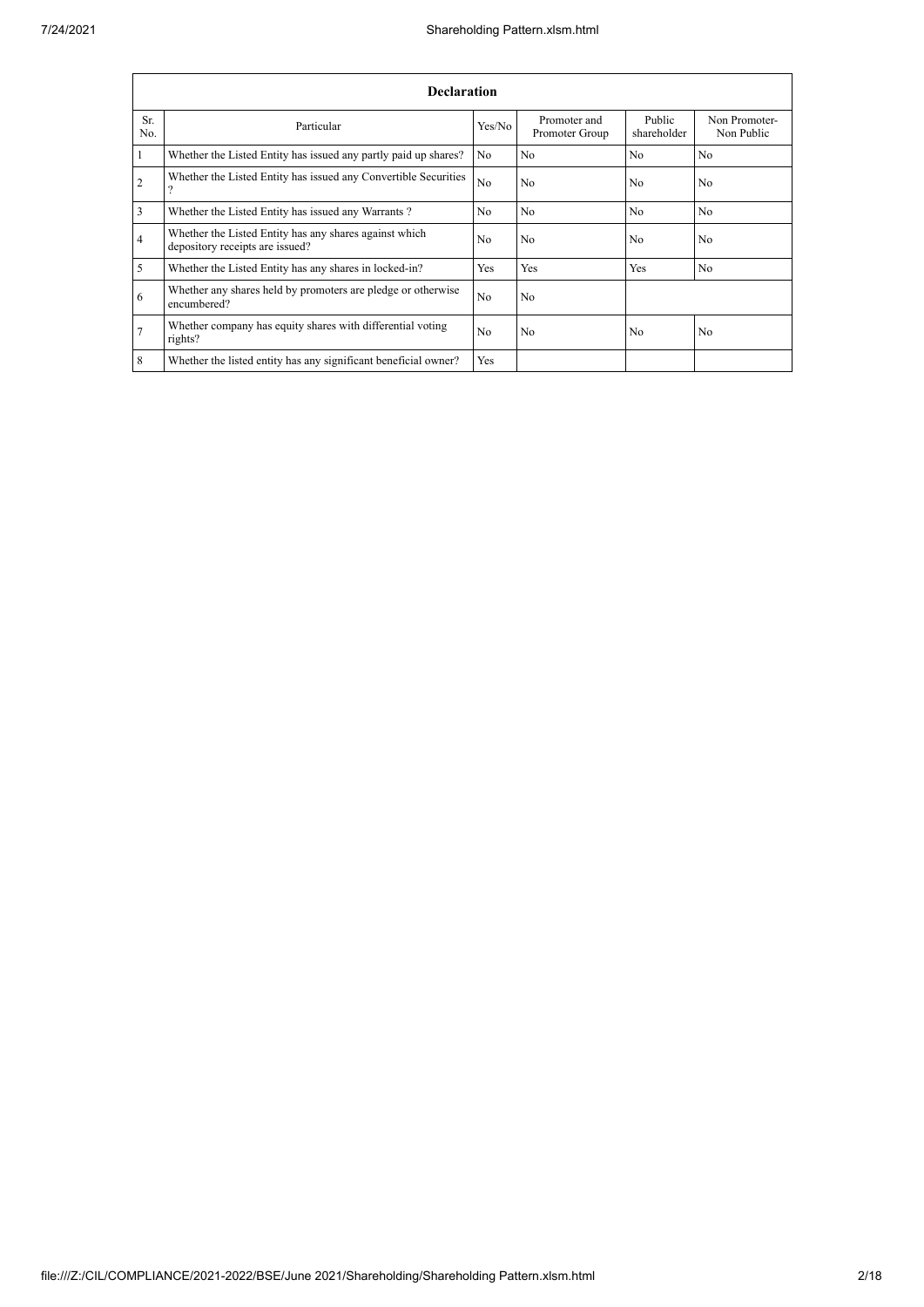|                      | <b>Table I - Summary Statement holding of specified securities</b>                                                 |                      |                             |                  |                          |                                        |                                                                  |          |                           |                |            |
|----------------------|--------------------------------------------------------------------------------------------------------------------|----------------------|-----------------------------|------------------|--------------------------|----------------------------------------|------------------------------------------------------------------|----------|---------------------------|----------------|------------|
| Category             | Nos. Of                                                                                                            | No. of<br>fully paid | No. Of<br>Partly<br>paid-up | No. Of<br>shares | Total nos.<br>shares     | Shareholding as a<br>% of total no. of | Number of Voting Rights held in each<br>class of securities (IX) |          |                           |                |            |
| Category<br>$\rm(I)$ | of<br>shareholder                                                                                                  | shareholders         | up equity<br>shares         | equity<br>shares | underlying<br>Depository | held (VII)                             | shares (calculated<br>as per SCRR,                               |          | No of Voting (XIV) Rights |                | Total as a |
|                      | $= (IV) +$<br>(III)<br>Receipts<br>(II)<br>held $(IV)$<br>held<br>$(V)$ + $(VI)$<br>% of $(A+B+C2)$<br>(VI)<br>(V) | 1957) (VIII) As a    | Class eg:<br>X              | Class<br>eg:y    | Total                    | $%$ of<br>$(A+B+C)$                    |                                                                  |          |                           |                |            |
| (A)                  | Promoter<br>$\&$<br>Promoter<br>Group                                                                              | 17                   | 25600000                    |                  |                          | 25600000                               | 64.31                                                            | 25600000 |                           | 25600000 64.31 |            |
| (B)                  | Public                                                                                                             | 1930                 | 14204800                    |                  |                          | 14204800                               | 35.69                                                            | 14204800 |                           | 14204800 35.69 |            |
| (C)                  | Non<br>Promoter-<br>Non Public                                                                                     |                      |                             |                  |                          |                                        |                                                                  |          |                           |                |            |
| (C1)                 | <b>Shares</b><br>underlying<br><b>DRs</b>                                                                          |                      |                             |                  |                          |                                        |                                                                  |          |                           |                |            |
| (C2)                 | Shares held<br>by<br>Employee<br>Trusts                                                                            |                      |                             |                  |                          |                                        |                                                                  |          |                           |                |            |
|                      | Total                                                                                                              | 1947                 | 39804800                    |                  |                          | 39804800                               | 100                                                              | 39804800 |                           | 39804800       | 100        |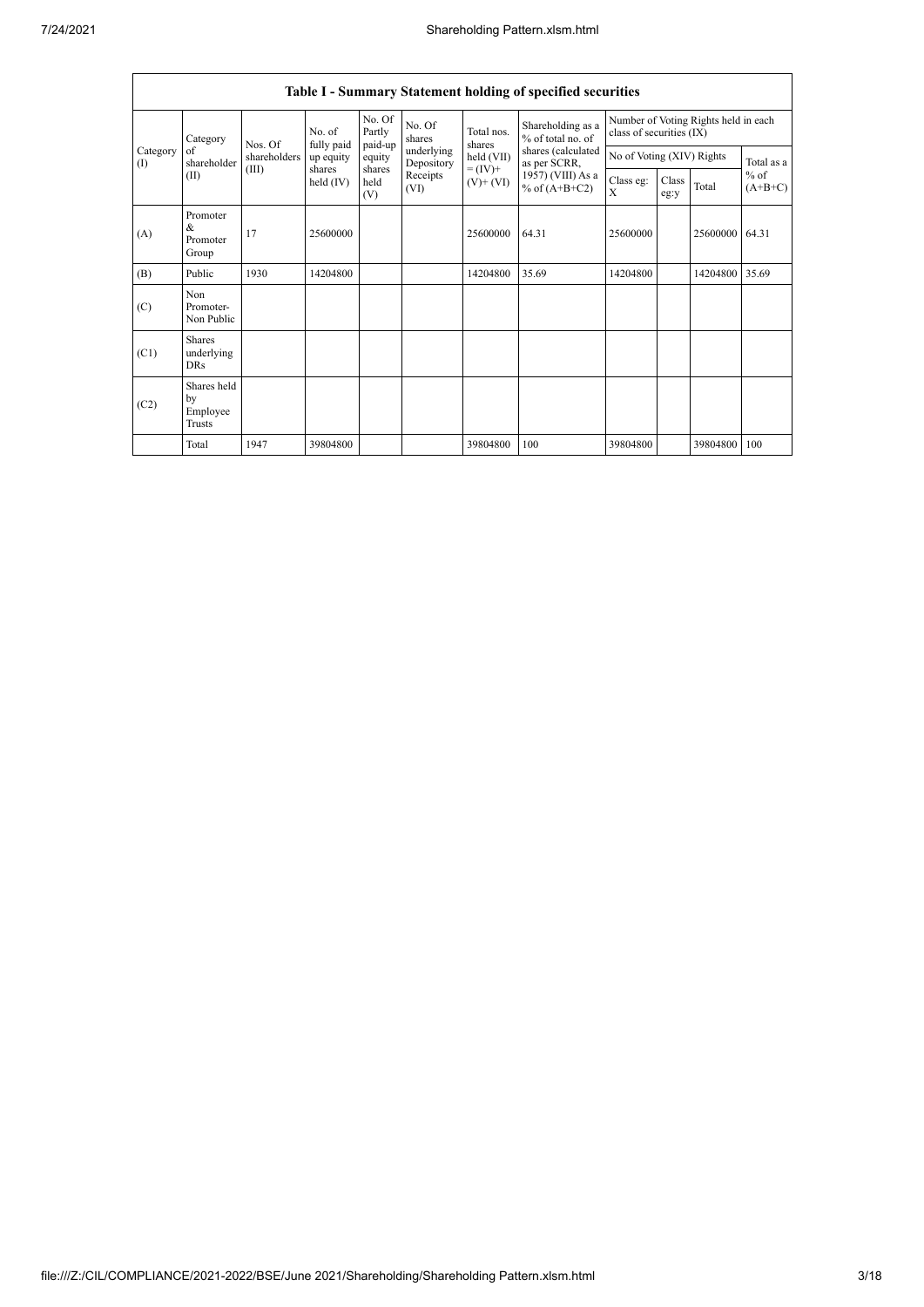|          | Table I - Summary Statement holding of specified securities                                                                                                                                                                                                    |                                                                  |                                                  |                                                           |                                                                                           |                                        |       |                                                                               |  |                                       |
|----------|----------------------------------------------------------------------------------------------------------------------------------------------------------------------------------------------------------------------------------------------------------------|------------------------------------------------------------------|--------------------------------------------------|-----------------------------------------------------------|-------------------------------------------------------------------------------------------|----------------------------------------|-------|-------------------------------------------------------------------------------|--|---------------------------------------|
| Category | Category<br>of                                                                                                                                                                                                                                                 | No. Of<br>No. of<br>Shares<br>Shares<br>Underlying<br>Underlying |                                                  | No. Of Shares<br>Underlying<br>Outstanding<br>convertible | Shareholding, as a<br>% assuming full<br>conversion of<br>convertible<br>securities (as a | Number of<br>Locked in shares<br>(XII) |       | Number of<br><b>Shares</b><br>pledged or<br>otherwise<br>encumbered<br>(XIII) |  | Number of<br>equity shares<br>held in |
| (1)      | Outstanding<br>shareholder<br>Outstanding<br>securities and<br>percentage of<br>convertible<br>(II)<br>Warrants<br>No. Of<br>diluted share<br>securities<br>$(X_i)$<br>Warrants (Xi)<br>capital) $(XI)$ =<br>(X)<br>$(VII)+(X)$ As a %<br>(a)<br>of $(A+B+C2)$ | No. (a)                                                          | As a<br>$%$ of<br>total<br>Shares<br>held<br>(b) | No.<br>(a)                                                | As a<br>$%$ of<br>total<br><b>Shares</b><br>held<br>(b)                                   | dematerialized<br>form $(XIV)$         |       |                                                                               |  |                                       |
| (A)      | Promoter<br>$\&$<br>Promoter<br>Group                                                                                                                                                                                                                          |                                                                  |                                                  |                                                           | 64.31                                                                                     | 21151000                               | 82.62 |                                                                               |  | 25600000                              |
| (B)      | Public                                                                                                                                                                                                                                                         |                                                                  |                                                  |                                                           | 35.69                                                                                     | 9138538                                | 64.33 |                                                                               |  | 14138698                              |
| (C)      | Non<br>Promoter-<br>Non Public                                                                                                                                                                                                                                 |                                                                  |                                                  |                                                           |                                                                                           |                                        |       |                                                                               |  |                                       |
| (C1)     | Shares<br>underlying<br><b>DRs</b>                                                                                                                                                                                                                             |                                                                  |                                                  |                                                           |                                                                                           |                                        |       |                                                                               |  |                                       |
| (C2)     | Shares held<br>by<br>Employee<br>Trusts                                                                                                                                                                                                                        |                                                                  |                                                  |                                                           |                                                                                           |                                        |       |                                                                               |  |                                       |
|          | Total                                                                                                                                                                                                                                                          |                                                                  |                                                  |                                                           | 100                                                                                       | 30289538 76.1                          |       |                                                                               |  | 39738698                              |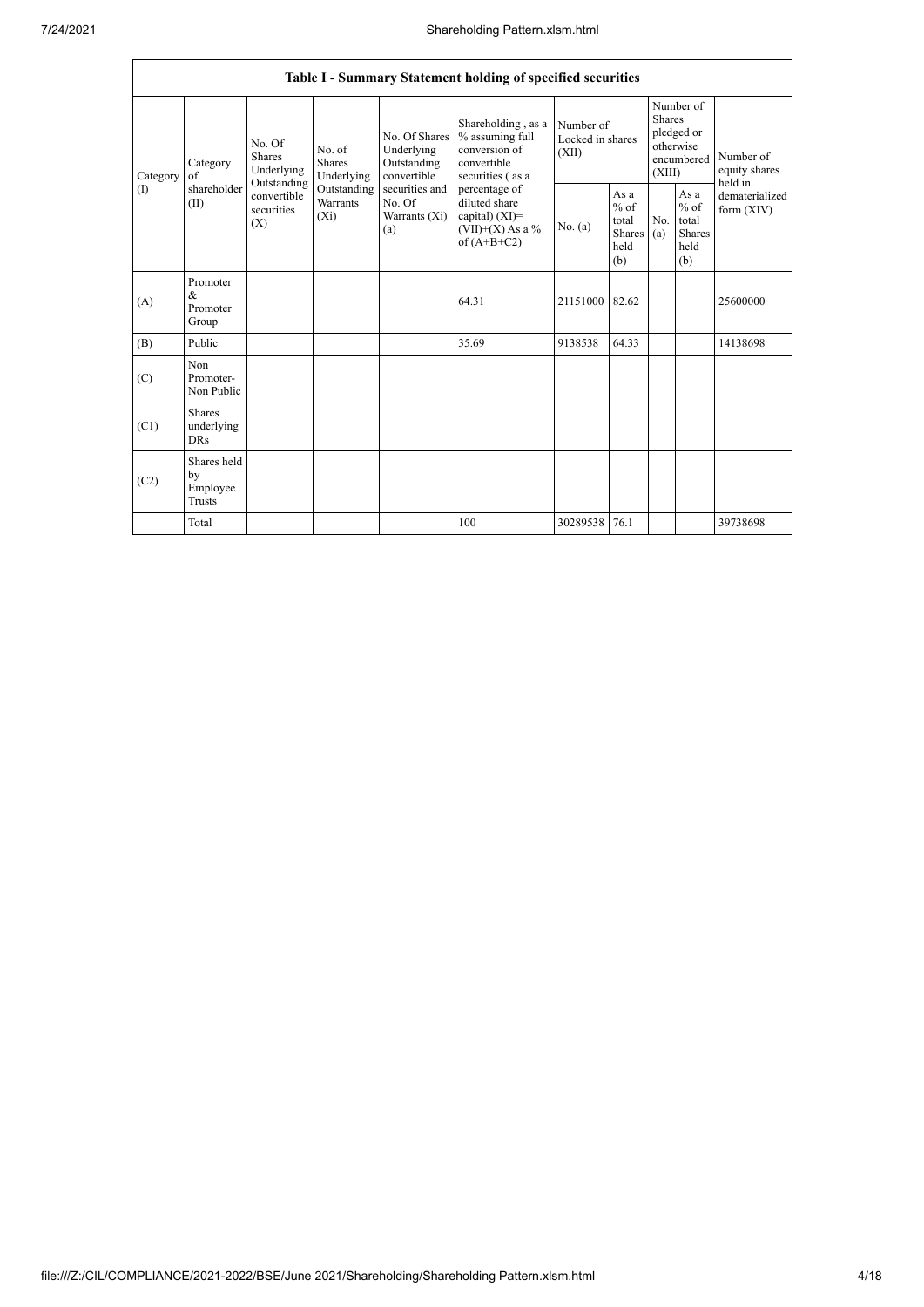|                                                                                                | Table II - Statement showing shareholding pattern of the Promoter and Promoter Group                                |                                                                                      |                                   |                       |                                    |                             |                                           |                           |               |                                      |                           |
|------------------------------------------------------------------------------------------------|---------------------------------------------------------------------------------------------------------------------|--------------------------------------------------------------------------------------|-----------------------------------|-----------------------|------------------------------------|-----------------------------|-------------------------------------------|---------------------------|---------------|--------------------------------------|---------------------------|
|                                                                                                |                                                                                                                     |                                                                                      | No. of                            | No.<br>Of<br>Partly   | No. Of                             | Total nos.                  | Shareholding<br>as a % of<br>total no. of | class of securities (IX)  |               | Number of Voting Rights held in each |                           |
| Sr.                                                                                            | Category &<br>Name of the<br>Shareholders (I)                                                                       | Nos. Of<br>shareholders<br>(III)                                                     | fully paid<br>up equity<br>shares | paid-<br>up<br>equity | shares<br>underlying<br>Depository | shares<br>held<br>$(VII) =$ | shares<br>(calculated as<br>per SCRR,     | No of Voting (XIV) Rights |               |                                      | Total<br>as a %<br>of     |
|                                                                                                |                                                                                                                     |                                                                                      | held (IV)                         | shares<br>held<br>(V) | Receipts<br>(VI)                   | $(IV)^+$<br>$(V)$ + $(VI)$  | 1957) (VIII)<br>As a % of<br>$(A+B+C2)$   | Class eg:<br>X            | Class<br>eg:y | Total                                | Total<br>Voting<br>rights |
| А                                                                                              |                                                                                                                     | Table II - Statement showing shareholding pattern of the Promoter and Promoter Group |                                   |                       |                                    |                             |                                           |                           |               |                                      |                           |
| (1)                                                                                            | Indian                                                                                                              |                                                                                      |                                   |                       |                                    |                             |                                           |                           |               |                                      |                           |
| (a)                                                                                            | Individuals/Hindu<br>undivided Family                                                                               | 16                                                                                   | 25000000                          |                       |                                    | 25000000                    | 62.81                                     | 25000000                  |               | 25000000                             | 62.81                     |
| (d)                                                                                            | Any Other<br>(specify)                                                                                              | $\mathbf{1}$                                                                         | 600000                            |                       |                                    | 600000                      | 1.51                                      | 600000                    |               | 600000                               | 1.51                      |
| Sub-Total<br>(A)(1)                                                                            |                                                                                                                     | 17                                                                                   | 25600000                          |                       |                                    | 25600000                    | 64.31                                     | 25600000                  |               | 25600000                             | 64.31                     |
| (2)                                                                                            | Foreign                                                                                                             |                                                                                      |                                   |                       |                                    |                             |                                           |                           |               |                                      |                           |
| Total<br>Shareholding<br>of Promoter<br>and<br>Promoter<br>Group $(A)=$<br>$(A)(1)+(A)$<br>(2) |                                                                                                                     | 17                                                                                   | 25600000                          |                       |                                    | 25600000                    | 64.31                                     | 25600000                  |               | 25600000                             | 64.31                     |
| B                                                                                              | Table III - Statement showing shareholding pattern of the Public shareholder                                        |                                                                                      |                                   |                       |                                    |                             |                                           |                           |               |                                      |                           |
| (1)                                                                                            | Institutions                                                                                                        |                                                                                      |                                   |                       |                                    |                             |                                           |                           |               |                                      |                           |
| (d)                                                                                            | Foreign Venture<br>Capital Investors                                                                                | 1                                                                                    | 2000000                           |                       |                                    | 2000000                     | 5.02                                      | 2000000                   |               | 2000000                              | 5.02                      |
| Sub-Total<br>(B)(1)                                                                            |                                                                                                                     | 1                                                                                    | 2000000                           |                       |                                    | 2000000                     | 5.02                                      | 2000000                   |               | 2000000                              | 5.02                      |
| (3)                                                                                            | Non-institutions                                                                                                    |                                                                                      |                                   |                       |                                    |                             |                                           |                           |               |                                      |                           |
| (a(i))                                                                                         | Individuals -<br>i.Individual<br>shareholders<br>holding nominal<br>share capital up<br>to Rs. 2 lakhs.             | 1754                                                                                 | 1139571                           |                       |                                    | 1139571                     | 2.86                                      | 1139571                   |               | 1139571                              | 2.86                      |
| (a(ii))                                                                                        | Individuals - ii.<br>Individual<br>shareholders<br>holding nominal<br>share capital in<br>excess of Rs. 2<br>lakhs. | 29                                                                                   | 8106435                           |                       |                                    | 8106435                     | 20.37                                     | 8106435                   |               | 8106435                              | 20.37                     |
| (e)                                                                                            | Any Other<br>(specify)                                                                                              | 146                                                                                  | 2958794                           |                       |                                    | 2958794                     | 7.43                                      | 2958794                   |               | 2958794                              | 7.43                      |
| Sub-Total<br>(B)(3)                                                                            |                                                                                                                     | 1929                                                                                 | 12204800                          |                       |                                    | 12204800                    | 30.66                                     | 12204800                  |               | 12204800                             | 30.66                     |
| <b>Total Public</b><br>Shareholding<br>$(B)= (B)(1) +$<br>$(B)(2)+(B)$<br>(3)                  |                                                                                                                     | 1930                                                                                 | 14204800                          |                       |                                    | 14204800                    | 35.69                                     | 14204800                  |               | 14204800                             | 35.69                     |
| $\mathbf C$                                                                                    | Table IV - Statement showing shareholding pattern of the Non Promoter- Non Public shareholder                       |                                                                                      |                                   |                       |                                    |                             |                                           |                           |               |                                      |                           |
| Total (<br>$A+B+C2$ )                                                                          |                                                                                                                     | 1947                                                                                 | 39804800                          |                       |                                    | 39804800                    | 100                                       | 39804800                  |               | 39804800                             | 100                       |
| Total<br>$(A+B+C)$                                                                             |                                                                                                                     | 1947                                                                                 | 39804800                          |                       |                                    | 39804800                    | 100                                       | 39804800                  |               | 39804800                             | 100                       |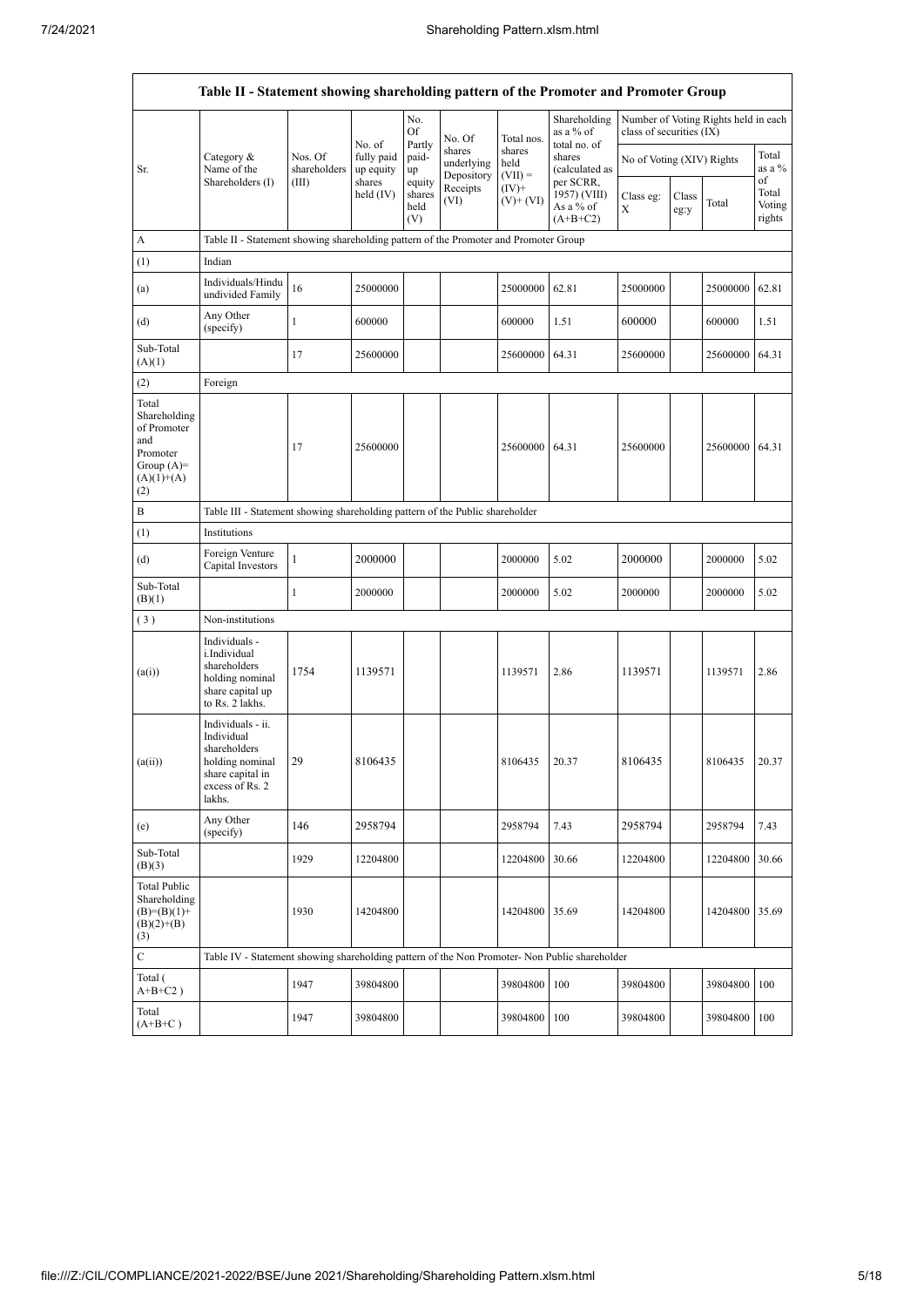r

٦

|                                                                                         | Table II - Statement showing shareholding pattern of the Promoter and Promoter Group |                                                                                        |                                                           |                                                                                                          |                                        |                                                  |                                                                        |                                                  |                                       |
|-----------------------------------------------------------------------------------------|--------------------------------------------------------------------------------------|----------------------------------------------------------------------------------------|-----------------------------------------------------------|----------------------------------------------------------------------------------------------------------|----------------------------------------|--------------------------------------------------|------------------------------------------------------------------------|--------------------------------------------------|---------------------------------------|
| Sr.                                                                                     | No. Of<br>Shares<br>Underlying                                                       | No. of<br><b>Shares</b><br>Underlying                                                  | No. Of Shares<br>Underlying<br>Outstanding<br>convertible | Shareholding, as a %<br>assuming full<br>conversion of<br>convertible securities (<br>as a percentage of | Number of<br>Locked in shares<br>(XII) |                                                  | Number of<br>Shares<br>pledged or<br>otherwise<br>encumbered<br>(XIII) |                                                  | Number of<br>equity shares<br>held in |
|                                                                                         | Outstanding<br>convertible<br>securities<br>(X)                                      | Outstanding<br>securities and<br>Warrants<br>No. Of<br>$(X_i)$<br>Warrants (Xi)<br>(a) |                                                           | diluted share capital)<br>$(XI) = (VII)+(X) As a %$<br>of $(A+B+C2)$                                     | No. (a)                                | As a<br>$%$ of<br>total<br>Shares<br>held<br>(b) | No.<br>(a)                                                             | As a<br>$%$ of<br>total<br>Shares<br>held<br>(b) | dematerialized<br>form $(XIV)$        |
| A                                                                                       |                                                                                      |                                                                                        |                                                           | Table II - Statement showing shareholding pattern of the Promoter and Promoter Group                     |                                        |                                                  |                                                                        |                                                  |                                       |
| (1)                                                                                     | Indian                                                                               |                                                                                        |                                                           |                                                                                                          |                                        |                                                  |                                                                        |                                                  |                                       |
| (a)                                                                                     |                                                                                      |                                                                                        |                                                           | 62.81                                                                                                    | 20551000                               | 82.2                                             |                                                                        |                                                  | 25000000                              |
| $\left( d\right)$                                                                       |                                                                                      |                                                                                        |                                                           | 1.51                                                                                                     | 600000                                 | 100                                              |                                                                        |                                                  | 600000                                |
| Sub-Total (A)<br>(1)                                                                    |                                                                                      |                                                                                        |                                                           | 64.31                                                                                                    | 21151000                               | 82.62                                            |                                                                        |                                                  | 25600000                              |
| (2)                                                                                     | Foreign                                                                              |                                                                                        |                                                           |                                                                                                          |                                        |                                                  |                                                                        |                                                  |                                       |
| Total<br>Shareholding<br>of Promoter<br>and Promoter<br>Group $(A)=$<br>$(A)(1)+(A)(2)$ |                                                                                      |                                                                                        |                                                           | 64.31                                                                                                    | 21151000                               | 82.62                                            |                                                                        |                                                  | 25600000                              |
| B                                                                                       |                                                                                      |                                                                                        |                                                           | Table III - Statement showing shareholding pattern of the Public shareholder                             |                                        |                                                  |                                                                        |                                                  |                                       |
| (1)                                                                                     | Institutions                                                                         |                                                                                        |                                                           |                                                                                                          |                                        |                                                  |                                                                        |                                                  |                                       |
| (d)                                                                                     |                                                                                      |                                                                                        |                                                           | 5.02                                                                                                     | 2000000                                | 100                                              |                                                                        |                                                  | 2000000                               |
| Sub-Total (B)<br>(1)                                                                    |                                                                                      |                                                                                        |                                                           | 5.02                                                                                                     | 2000000                                | 100                                              |                                                                        |                                                  | 2000000                               |
| (3)                                                                                     | Non-institutions                                                                     |                                                                                        |                                                           |                                                                                                          |                                        |                                                  |                                                                        |                                                  |                                       |
| (a(i))                                                                                  |                                                                                      |                                                                                        |                                                           | 2.86                                                                                                     | $\mathbf{0}$                           | $\mathbf{0}$                                     |                                                                        |                                                  | 1085469                               |
| (a(ii))                                                                                 |                                                                                      |                                                                                        |                                                           | 20.37                                                                                                    | 7138538                                | 88.06                                            |                                                                        |                                                  | 8106435                               |
| (e)                                                                                     |                                                                                      |                                                                                        |                                                           | 7.43                                                                                                     | $\boldsymbol{0}$                       | $\mathbf{0}$                                     |                                                                        |                                                  | 2946794                               |
| Sub-Total (B)<br>(3)                                                                    |                                                                                      |                                                                                        |                                                           | 30.66                                                                                                    | 7138538                                | 58.49                                            |                                                                        |                                                  | 12138698                              |
| <b>Total Public</b><br>Shareholding<br>$(B)=(B)(1)+$<br>$(B)(2)+(B)(3)$                 |                                                                                      |                                                                                        |                                                           | 35.69                                                                                                    | 9138538                                | 64.33                                            |                                                                        |                                                  | 14138698                              |
| $\mathsf{C}$                                                                            |                                                                                      |                                                                                        |                                                           | Table IV - Statement showing shareholding pattern of the Non Promoter- Non Public shareholder            |                                        |                                                  |                                                                        |                                                  |                                       |
| Total (<br>$A+B+C2$ )                                                                   |                                                                                      |                                                                                        |                                                           | 100                                                                                                      | 30289538                               | 76.1                                             |                                                                        |                                                  | 39738698                              |
| Total<br>$(A+B+C)$                                                                      |                                                                                      |                                                                                        |                                                           | 100                                                                                                      | 30289538                               | 76.1                                             |                                                                        |                                                  | 39738698                              |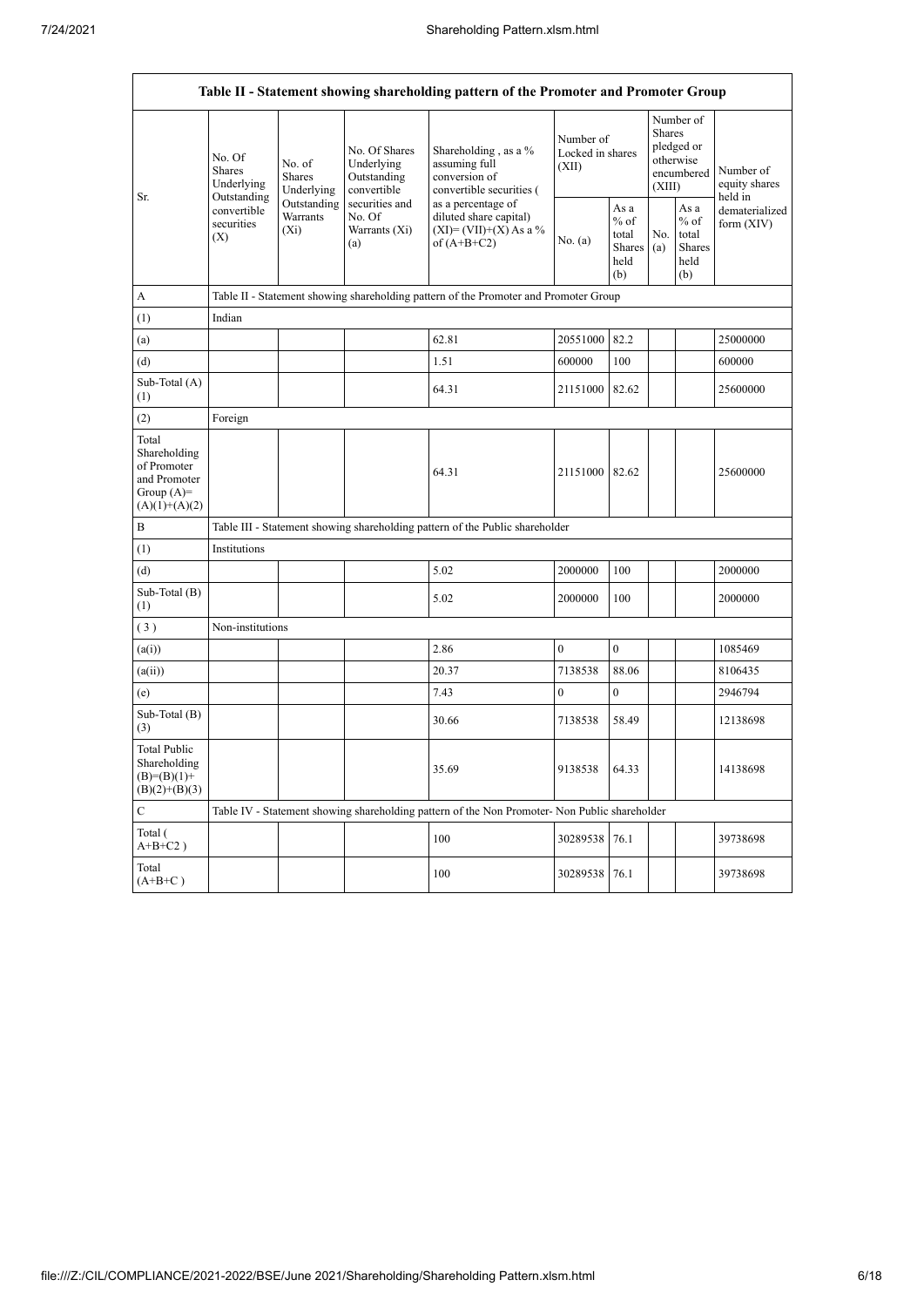|                                                                                                                                                                                             | Individuals/Hindu undivided Family |                      |                         |                |                         |                        |                  |  |
|---------------------------------------------------------------------------------------------------------------------------------------------------------------------------------------------|------------------------------------|----------------------|-------------------------|----------------|-------------------------|------------------------|------------------|--|
| Searial No.                                                                                                                                                                                 | $\mathbf{1}$                       | $\overline{c}$       | $\overline{\mathbf{3}}$ | $\overline{4}$ | 5                       | 6                      | 7                |  |
| Name of the<br>Shareholders (I)                                                                                                                                                             | Kamal<br>Poddar                    | Arun Kumar<br>Poddar | Sonu Poddar             | Vinita Patodia | Archana Anil<br>Patodia | Sunil Kumar<br>Patodia | Anil C Patodia   |  |
| PAN $(II)$                                                                                                                                                                                  | AJNPP5353K                         | ANHPP9477G           | AGIPC0029R              | ADTPP7048M     | AGZPP2397L              | AAXPP0203B             | AFMPP7771G       |  |
| No. of fully paid<br>up equity shares<br>held $(IV)$                                                                                                                                        | 4000000                            | 4050000              | 2000000                 | 3612500        | 1575000                 | 2588500                | 1100000          |  |
| No. Of Partly paid-<br>up equity shares<br>held(V)                                                                                                                                          |                                    |                      |                         |                |                         |                        |                  |  |
| No. Of shares<br>underlying<br>Depository<br>Receipts (VI)                                                                                                                                  |                                    |                      |                         |                |                         |                        |                  |  |
| Total nos. shares<br>held $(VII) = (IV) +$<br>$(V)$ + $(VI)$                                                                                                                                | 4000000                            | 4050000              | 2000000                 | 3612500        | 1575000                 | 2588500                | 1100000          |  |
| Shareholding as a<br>% of total no. of<br>shares (calculated<br>as per SCRR,<br>1957) (VIII) As a<br>% of $(A+B+C2)$                                                                        | 10.05                              | 10.17                | 5.02                    | 9.08           | 3.96                    | 6.5                    | 2.76             |  |
| Number of Voting Rights held in each class of securities (IX)                                                                                                                               |                                    |                      |                         |                |                         |                        |                  |  |
| Class eg: $X$                                                                                                                                                                               | 4000000                            | 4050000              | 2000000                 | 3612500        | 1575000                 | 2588500                | 1100000          |  |
| Class eg:y                                                                                                                                                                                  |                                    |                      |                         |                |                         |                        |                  |  |
| Total                                                                                                                                                                                       | 4000000                            | 4050000              | 2000000                 | 3612500        | 1575000                 | 2588500                | 1100000          |  |
| Total as a % of<br>Total Voting rights                                                                                                                                                      | 10.05                              | 10.17                | 5.02                    | 9.08           | 3.96                    | 6.5                    | 2.76             |  |
| No. Of Shares<br>Underlying<br>Outstanding<br>convertible<br>securities $(X)$                                                                                                               |                                    |                      |                         |                |                         |                        |                  |  |
| No. of Shares<br>Underlying<br>Outstanding<br>Warrants (Xi)                                                                                                                                 |                                    |                      |                         |                |                         |                        |                  |  |
| No. Of Shares<br>Underlying<br>Outstanding<br>convertible<br>securities and No.<br>Of Warrants (Xi)<br>(a)                                                                                  |                                    |                      |                         |                |                         |                        |                  |  |
| Shareholding, as a<br>% assuming full<br>conversion of<br>convertible<br>securities (as a<br>percentage of<br>diluted share<br>capital) $(XI)$ =<br>$(VII)+(Xi)(a) As a$<br>% of $(A+B+C2)$ | 10.05                              | 10.17                | 5.02                    | 9.08           | 3.96                    | 6.5                    | 2.76             |  |
| Number of Locked in shares (XII)                                                                                                                                                            |                                    |                      |                         |                |                         |                        |                  |  |
| No. (a)                                                                                                                                                                                     | 4000000                            | 4050000              | 2000000                 | 3612500        | $\boldsymbol{0}$        | 2588500                | $\boldsymbol{0}$ |  |
| As a % of total<br>Shares held (b)                                                                                                                                                          | 100                                | 100                  | 100                     | 100            | $\boldsymbol{0}$        | 100                    | 0                |  |
| Number of Shares pledged or otherwise encumbered (XIII)                                                                                                                                     |                                    |                      |                         |                |                         |                        |                  |  |
| No. (a)<br>As a % of total<br>Shares held (b)                                                                                                                                               |                                    |                      |                         |                |                         |                        |                  |  |
| Number of equity<br>shares held in<br>dematerialized<br>form $(XIV)$                                                                                                                        | 4000000                            | 4050000              | 2000000                 | 3612500        | 1575000                 | 2588500                | 1100000          |  |
| Reason for not providing PAN                                                                                                                                                                |                                    |                      |                         |                |                         |                        |                  |  |
| Reason for not<br>providing PAN                                                                                                                                                             |                                    |                      |                         |                |                         |                        |                  |  |
| Shareholder type                                                                                                                                                                            | Promoter                           | Promoter             | Promoter                | Promoter       | Promoter                | Promoter               | Promoter         |  |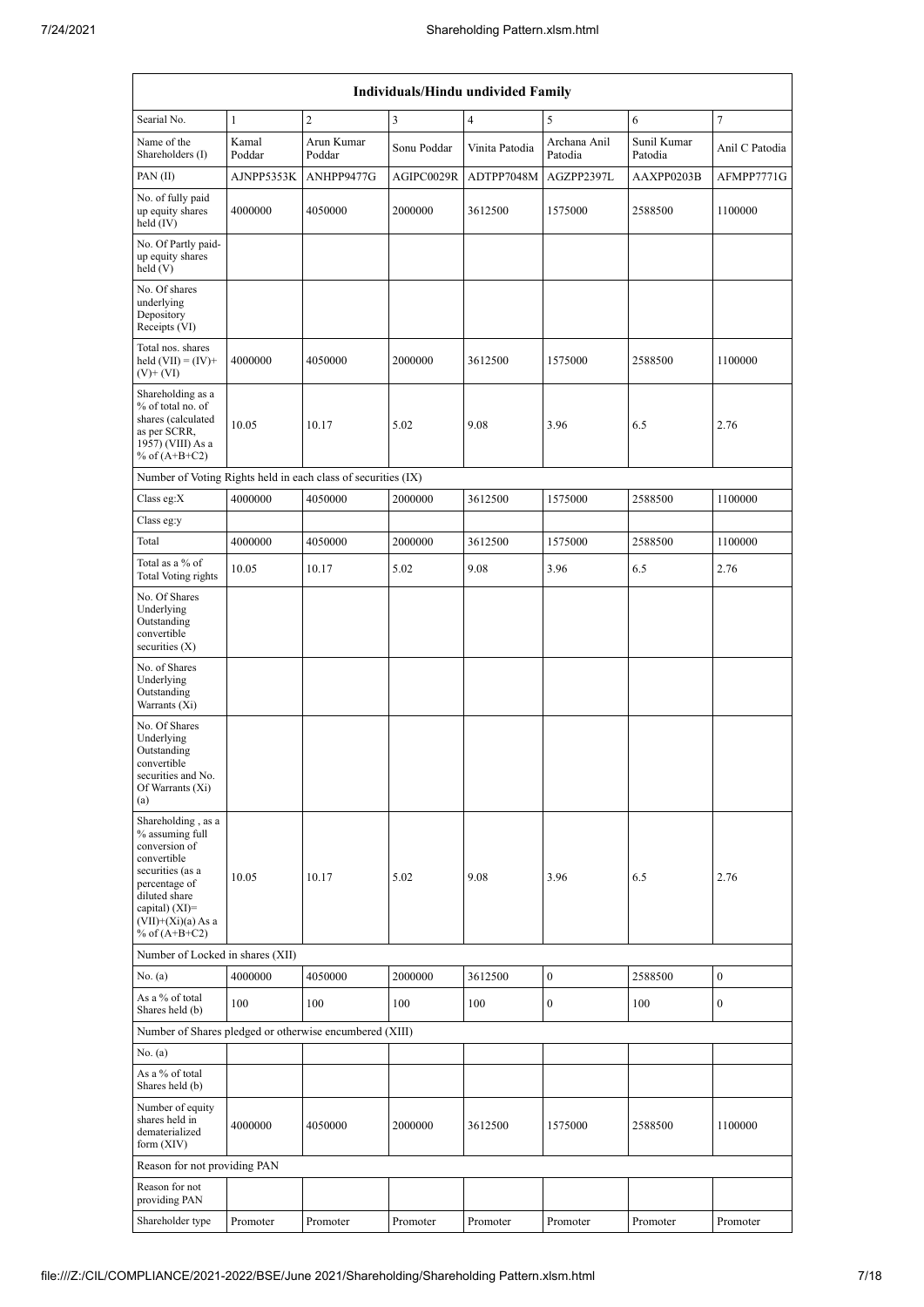| Individuals/Hindu undivided Family                                                                                                                                                         |                         |                        |                        |                              |                               |                         |                          |
|--------------------------------------------------------------------------------------------------------------------------------------------------------------------------------------------|-------------------------|------------------------|------------------------|------------------------------|-------------------------------|-------------------------|--------------------------|
| Searial No.                                                                                                                                                                                | 8                       | 9                      | 10                     | 11                           | 12                            | 13                      | 14                       |
| Name of the<br>Shareholders (I)                                                                                                                                                            | Hemlata<br>Kamal Poddar | Aastha Anil<br>Patodia | Aayush Anil<br>Patodia | Anil Chothmal<br>Patodia HUF | Sunil Chothmal<br>Patodia HUF | Suyash Sunil<br>Patodia | Arun Kumar<br>Poddar HUF |
| PAN(II)                                                                                                                                                                                    | AMJPP9451H              | CYRPP9441H             | CNXPP1381D             | AAAHA4542B                   | AAAHS9276C                    | CNXPP1439A              | AAMHA1752K               |
| No. of fully paid<br>up equity shares<br>held (IV)                                                                                                                                         | 2000000                 | 300000                 | 300000                 | 300000                       | 300000                        | 2300000                 | 225000                   |
| No. Of Partly paid-<br>up equity shares<br>held (V)                                                                                                                                        |                         |                        |                        |                              |                               |                         |                          |
| No. Of shares<br>underlying<br>Depository<br>Receipts (VI)                                                                                                                                 |                         |                        |                        |                              |                               |                         |                          |
| Total nos. shares<br>held $(VII) = (IV) +$<br>$(V)$ + $(VI)$                                                                                                                               | 2000000                 | 300000                 | 300000                 | 300000                       | 300000                        | 2300000                 | 225000                   |
| Shareholding as a<br>% of total no. of<br>shares (calculated<br>as per SCRR,<br>1957) (VIII) As a<br>% of $(A+B+C2)$                                                                       | 5.02                    | 0.75                   | 0.75                   | 0.75                         | 0.75                          | 5.78                    | 0.57                     |
| Number of Voting Rights held in each class of securities (IX)                                                                                                                              |                         |                        |                        |                              |                               |                         |                          |
| Class eg: $X$                                                                                                                                                                              | 2000000                 | 300000                 | 300000                 | 300000                       | 300000                        | 2300000                 | 225000                   |
| Class eg:y                                                                                                                                                                                 |                         |                        |                        |                              |                               |                         |                          |
| Total                                                                                                                                                                                      | 2000000                 | 300000                 | 300000                 | 300000                       | 300000                        | 2300000                 | 225000                   |
| Total as a % of<br>Total Voting rights                                                                                                                                                     | 5.02                    | 0.75                   | 0.75                   | 0.75                         | 0.75                          | 5.78                    | 0.57                     |
| No. Of Shares<br>Underlying<br>Outstanding<br>convertible<br>securities $(X)$                                                                                                              |                         |                        |                        |                              |                               |                         |                          |
| No. of Shares<br>Underlying<br>Outstanding<br>Warrants (Xi)                                                                                                                                |                         |                        |                        |                              |                               |                         |                          |
| No. Of Shares<br>Underlying<br>Outstanding<br>convertible<br>securities and No.<br>Of Warrants (Xi)<br>(a)                                                                                 |                         |                        |                        |                              |                               |                         |                          |
| Shareholding, as a<br>% assuming full<br>conversion of<br>convertible<br>securities (as a<br>percentage of<br>diluted share<br>capital) $(XI)=$<br>$(VII)+(Xi)(a) As a$<br>% of $(A+B+C2)$ | 5.02                    | 0.75                   | 0.75                   | 0.75                         | 0.75                          | 5.78                    | 0.57                     |
| Number of Locked in shares (XII)                                                                                                                                                           |                         |                        |                        |                              |                               |                         |                          |
| No. (a)                                                                                                                                                                                    | 2000000                 | $\boldsymbol{0}$       | $\boldsymbol{0}$       | $\boldsymbol{0}$             | $\boldsymbol{0}$              | 2300000                 | $\boldsymbol{0}$         |
| As a % of total<br>Shares held (b)                                                                                                                                                         | 100                     | $\mathbf{0}$           | $\mathbf{0}$           | $\boldsymbol{0}$             | $\boldsymbol{0}$              | 100                     | $\boldsymbol{0}$         |
| Number of Shares pledged or otherwise encumbered (XIII)                                                                                                                                    |                         |                        |                        |                              |                               |                         |                          |
| No. (a)<br>As a % of total<br>Shares held (b)                                                                                                                                              |                         |                        |                        |                              |                               |                         |                          |
| Number of equity<br>shares held in<br>dematerialized<br>form (XIV)                                                                                                                         | 2000000                 | 300000                 | 300000                 | 300000                       | 300000                        | 2300000                 | 225000                   |
| Reason for not providing PAN                                                                                                                                                               |                         |                        |                        |                              |                               |                         |                          |
| Reason for not<br>providing PAN                                                                                                                                                            |                         |                        |                        |                              |                               |                         |                          |
| Shareholder type                                                                                                                                                                           | Promoter                | Promoter               | Promoter               | Promoter                     | Promoter                      | Promoter                | Promoter                 |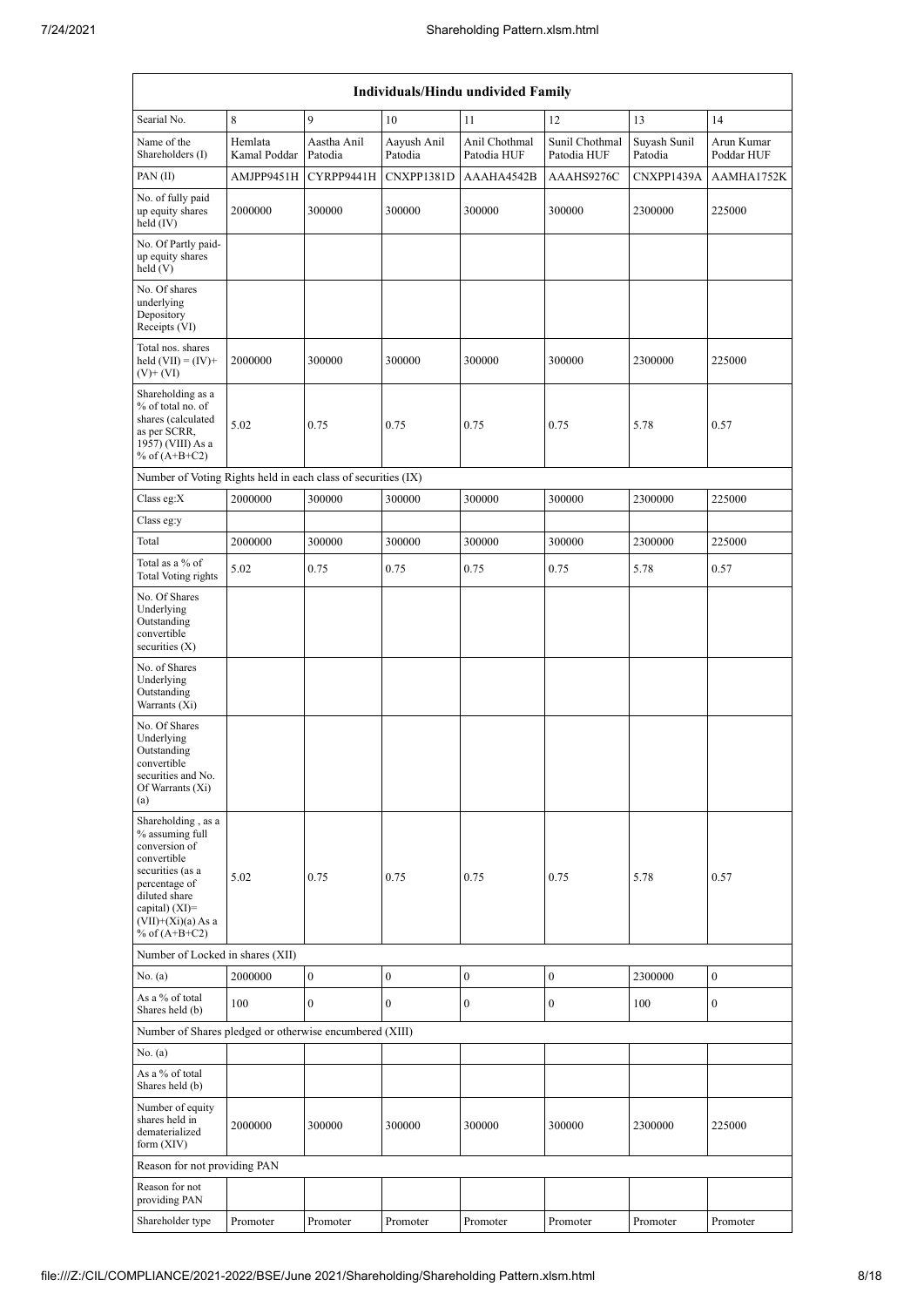| Individuals/Hindu undivided Family                                                                                                                                                       |                                                               |                  |                       |  |  |  |  |
|------------------------------------------------------------------------------------------------------------------------------------------------------------------------------------------|---------------------------------------------------------------|------------------|-----------------------|--|--|--|--|
| Searial No.                                                                                                                                                                              | 15                                                            | 16               |                       |  |  |  |  |
| Name of the<br>Shareholders (I)                                                                                                                                                          | Kamal Poddar HUF                                              | Shreya Patodia   | Click here to go back |  |  |  |  |
| PAN(II)                                                                                                                                                                                  | AAHHK1927M                                                    | BSHPP9169F       | Total                 |  |  |  |  |
| No. of fully paid<br>up equity shares<br>held (IV)                                                                                                                                       | 225000                                                        | 124000           | 25000000              |  |  |  |  |
| No. Of Partly paid-<br>up equity shares<br>held(V)                                                                                                                                       |                                                               |                  |                       |  |  |  |  |
| No. Of shares<br>underlying<br>Depository<br>Receipts (VI)                                                                                                                               |                                                               |                  |                       |  |  |  |  |
| Total nos. shares<br>held $(VII) = (IV) +$<br>$(V)$ + $(VI)$                                                                                                                             | 225000                                                        | 124000           | 25000000              |  |  |  |  |
| Shareholding as a<br>% of total no. of<br>shares (calculated<br>as per SCRR,<br>1957) (VIII) As a<br>% of $(A+B+C2)$                                                                     | 0.57                                                          | 0.31             | 62.81                 |  |  |  |  |
|                                                                                                                                                                                          | Number of Voting Rights held in each class of securities (IX) |                  |                       |  |  |  |  |
| Class eg:X                                                                                                                                                                               | 225000                                                        | 124000           | 25000000              |  |  |  |  |
| Class eg:y                                                                                                                                                                               |                                                               |                  |                       |  |  |  |  |
| Total                                                                                                                                                                                    | 225000                                                        | 124000           | 25000000              |  |  |  |  |
| Total as a % of<br>Total Voting rights                                                                                                                                                   | 0.57                                                          | 0.31             | 62.81                 |  |  |  |  |
| No. Of Shares<br>Underlying<br>Outstanding<br>convertible<br>securities $(X)$                                                                                                            |                                                               |                  |                       |  |  |  |  |
| No. of Shares<br>Underlying<br>Outstanding<br>Warrants (Xi)                                                                                                                              |                                                               |                  |                       |  |  |  |  |
| No. Of Shares<br>Underlying<br>Outstanding<br>convertible<br>securities and No.<br>Of Warrants (Xi)<br>(a)                                                                               |                                                               |                  |                       |  |  |  |  |
| Shareholding, as a<br>% assuming full<br>conversion of<br>convertible<br>securities (as a<br>percentage of<br>diluted share<br>capital) (XI)=<br>$(VII)+(Xi)(a)$ As a<br>% of $(A+B+C2)$ | 0.57                                                          | 0.31             | 62.81                 |  |  |  |  |
| Number of Locked in shares (XII)                                                                                                                                                         |                                                               |                  |                       |  |  |  |  |
| No. (a)                                                                                                                                                                                  | $\boldsymbol{0}$                                              | $\boldsymbol{0}$ | 20551000              |  |  |  |  |
| As a % of total<br>Shares held (b)                                                                                                                                                       | $\mathbf{0}$                                                  | $\boldsymbol{0}$ | 82.2                  |  |  |  |  |
|                                                                                                                                                                                          | Number of Shares pledged or otherwise encumbered (XIII)       |                  |                       |  |  |  |  |
| No. (a)                                                                                                                                                                                  |                                                               |                  |                       |  |  |  |  |
| As a % of total<br>Shares held (b)                                                                                                                                                       |                                                               |                  |                       |  |  |  |  |
| Number of equity<br>shares held in<br>dematerialized<br>form $(XIV)$                                                                                                                     | 225000                                                        | 124000           | 25000000              |  |  |  |  |
| Reason for not providing PAN                                                                                                                                                             |                                                               |                  |                       |  |  |  |  |
| Reason for not<br>providing PAN                                                                                                                                                          |                                                               |                  |                       |  |  |  |  |
| Shareholder type                                                                                                                                                                         | Promoter                                                      | Promoter         |                       |  |  |  |  |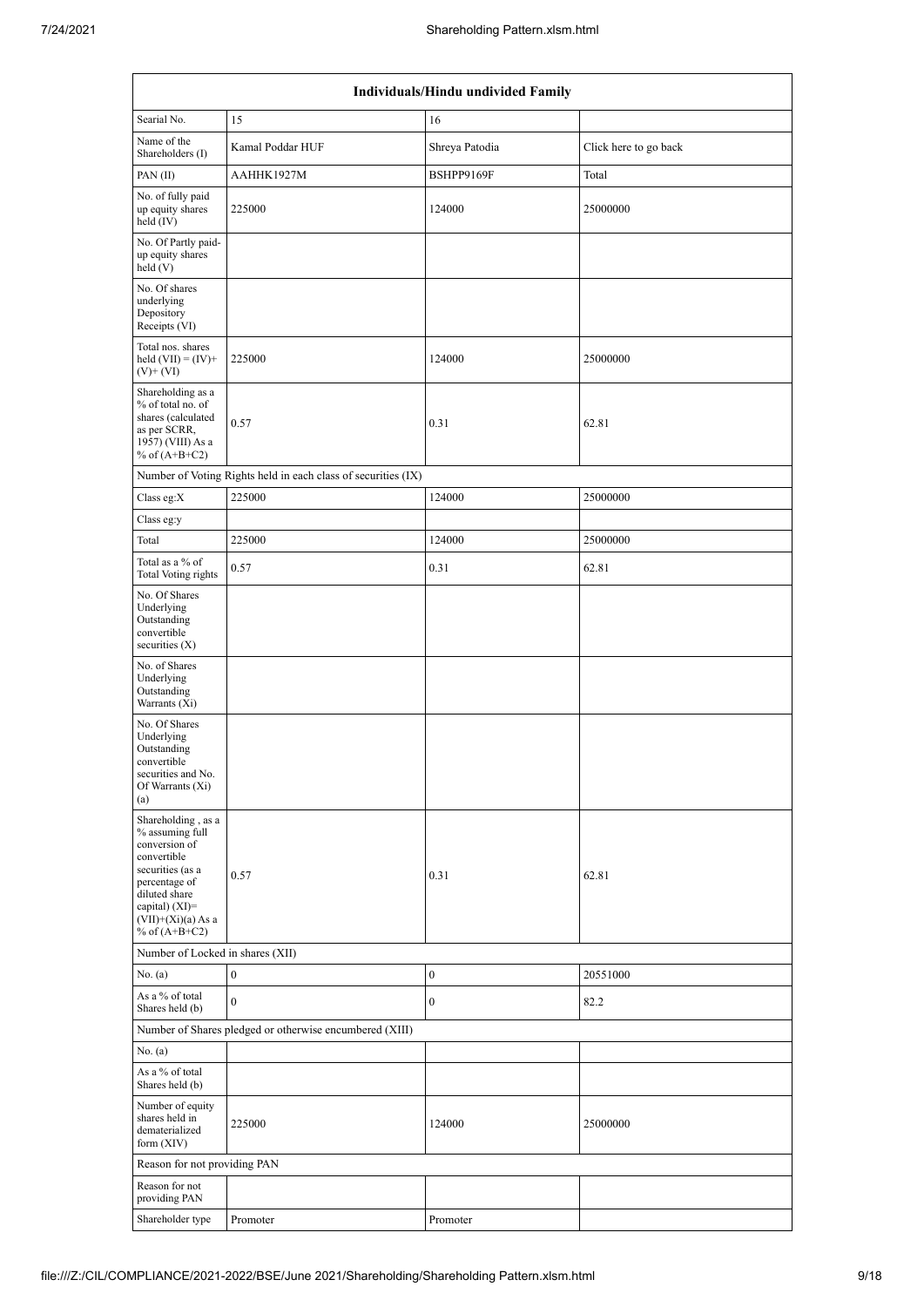| Any Other (specify)                                                                                                                                                                     |                                                               |                       |  |  |  |  |  |  |
|-----------------------------------------------------------------------------------------------------------------------------------------------------------------------------------------|---------------------------------------------------------------|-----------------------|--|--|--|--|--|--|
| Searial No.                                                                                                                                                                             | $1\,$                                                         |                       |  |  |  |  |  |  |
| Category                                                                                                                                                                                | <b>Bodies Corporate</b>                                       | Click here to go back |  |  |  |  |  |  |
| Name of the<br>Shareholders (I)                                                                                                                                                         | Shree Shakambhari Exims Private Limited                       |                       |  |  |  |  |  |  |
| PAN(II)                                                                                                                                                                                 | AAACU9556A                                                    | Total                 |  |  |  |  |  |  |
| No. of the<br>Shareholders (I)                                                                                                                                                          | $\mathbf{1}$                                                  | 1                     |  |  |  |  |  |  |
| No. of fully paid<br>up equity shares<br>held (IV)                                                                                                                                      | 600000                                                        | 600000                |  |  |  |  |  |  |
| No. Of Partly paid-<br>up equity shares<br>held(V)                                                                                                                                      |                                                               |                       |  |  |  |  |  |  |
| No. Of shares<br>underlying<br>Depository<br>Receipts (VI)                                                                                                                              |                                                               |                       |  |  |  |  |  |  |
| Total nos. shares<br>held $(VII) = (IV) +$<br>$(V)$ + $(VI)$                                                                                                                            | 600000                                                        | 600000                |  |  |  |  |  |  |
| Shareholding as a<br>% of total no. of<br>shares (calculated<br>as per SCRR,<br>1957) (VIII) As a<br>% of $(A+B+C2)$                                                                    | 1.51                                                          | 1.51                  |  |  |  |  |  |  |
|                                                                                                                                                                                         | Number of Voting Rights held in each class of securities (IX) |                       |  |  |  |  |  |  |
| Class eg: X                                                                                                                                                                             | 600000                                                        | 600000                |  |  |  |  |  |  |
| Class eg:y                                                                                                                                                                              |                                                               |                       |  |  |  |  |  |  |
| Total                                                                                                                                                                                   | 600000                                                        | 600000                |  |  |  |  |  |  |
| Total as a % of<br>Total Voting rights                                                                                                                                                  | 1.51                                                          | 1.51                  |  |  |  |  |  |  |
| No. Of Shares<br>Underlying<br>Outstanding<br>convertible<br>securities $(X)$                                                                                                           |                                                               |                       |  |  |  |  |  |  |
| No. of Shares<br>Underlying<br>Outstanding<br>Warrants (Xi)                                                                                                                             |                                                               |                       |  |  |  |  |  |  |
| No. Of Shares<br>Underlying<br>Outstanding<br>convertible<br>securities and No.<br>Of Warrants (Xi)<br>(a)                                                                              |                                                               |                       |  |  |  |  |  |  |
| Shareholding, as a<br>% assuming full<br>conversion of<br>convertible<br>securities (as a<br>percentage of<br>diluted share<br>capital) $(XI)$ =<br>$(VII)+(X)$ As a %<br>of $(A+B+C2)$ | 1.51                                                          | 1.51                  |  |  |  |  |  |  |
|                                                                                                                                                                                         | Number of Locked in shares (XII)                              |                       |  |  |  |  |  |  |
| No. (a)                                                                                                                                                                                 | 600000                                                        | 600000                |  |  |  |  |  |  |
| As a % of total<br>Shares held (b)                                                                                                                                                      | 100                                                           | 100                   |  |  |  |  |  |  |
|                                                                                                                                                                                         | Number of Shares pledged or otherwise encumbered (XIII)       |                       |  |  |  |  |  |  |
| No. (a)                                                                                                                                                                                 |                                                               |                       |  |  |  |  |  |  |
| As a % of total<br>Shares held (b)                                                                                                                                                      |                                                               |                       |  |  |  |  |  |  |
| Number of equity<br>shares held in<br>dematerialized<br>form $(XIV)$                                                                                                                    | 600000                                                        | 600000                |  |  |  |  |  |  |
| Reason for not providing PAN                                                                                                                                                            |                                                               |                       |  |  |  |  |  |  |
| Reason for not                                                                                                                                                                          |                                                               |                       |  |  |  |  |  |  |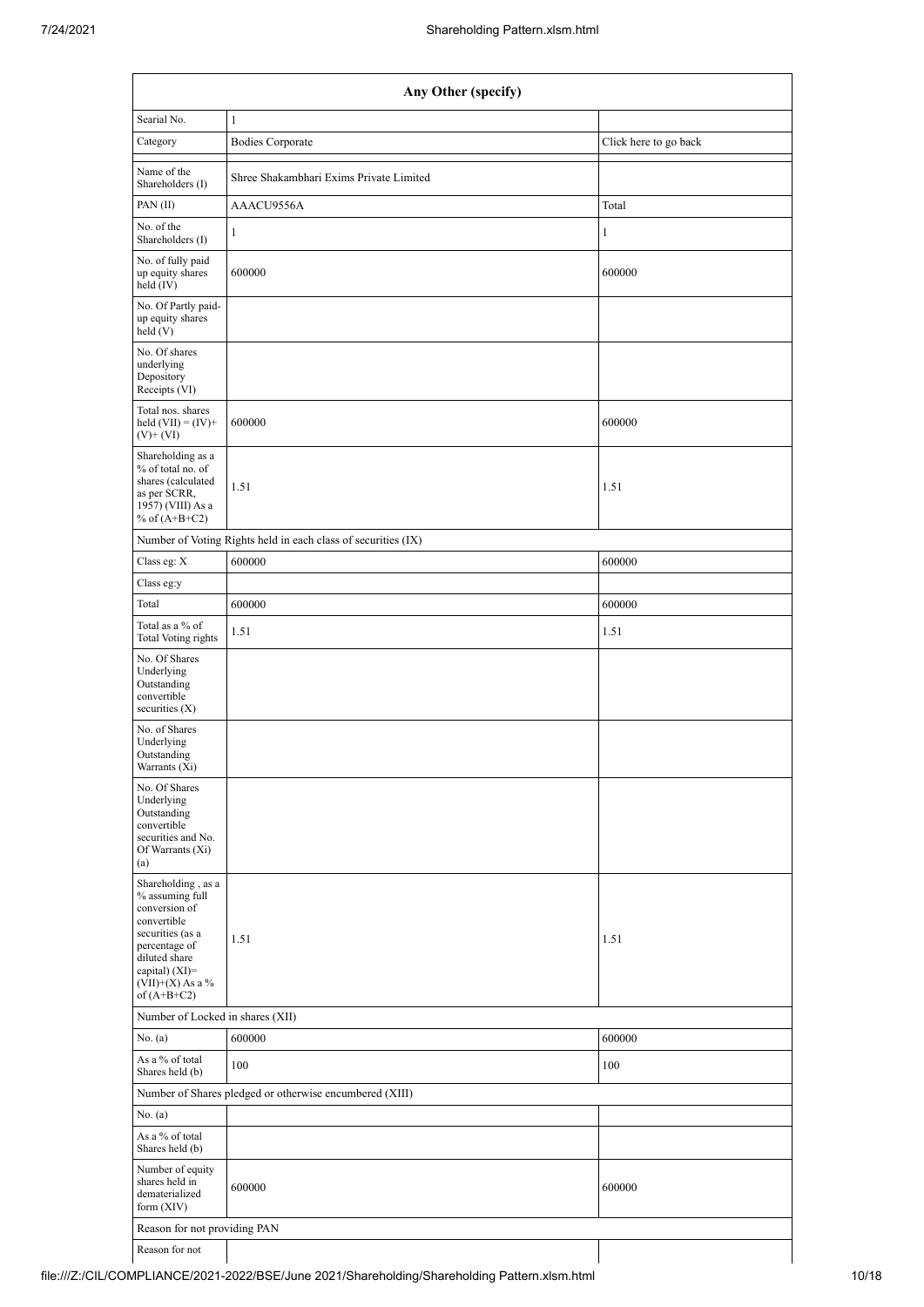| providing PAN                |                |  |
|------------------------------|----------------|--|
| Shareholder type<br>$\sim$ 1 | Promoter Group |  |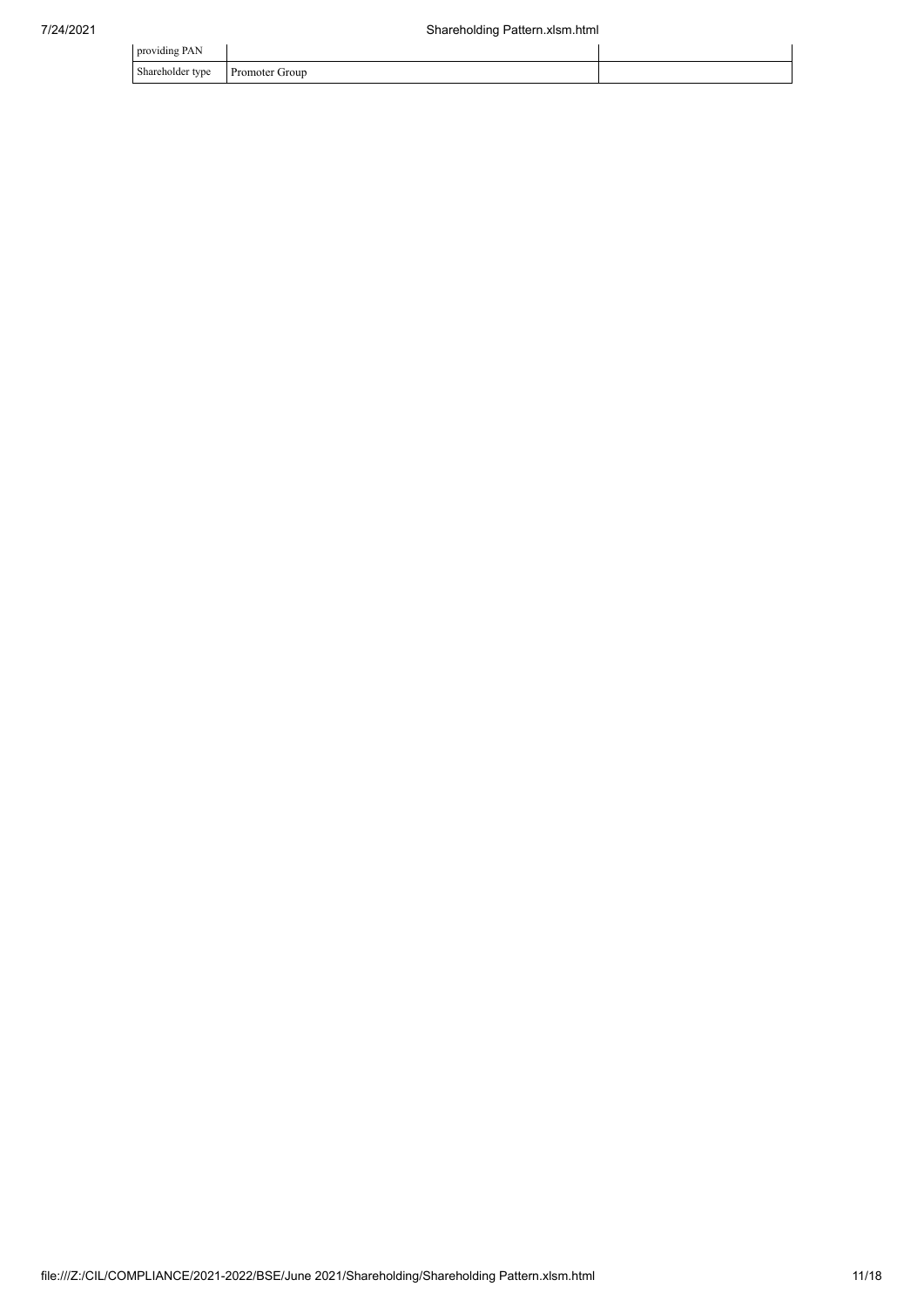| <b>Foreign Venture Capital Investors</b>                                                                                                                                             |                                                               |                       |  |  |  |  |  |
|--------------------------------------------------------------------------------------------------------------------------------------------------------------------------------------|---------------------------------------------------------------|-----------------------|--|--|--|--|--|
| Searial No.                                                                                                                                                                          | $\mathbf{1}$                                                  |                       |  |  |  |  |  |
| Name of the<br>Shareholders (I)                                                                                                                                                      | Genesis Grand General Trading LLC                             | Click here to go back |  |  |  |  |  |
| PAN(II)                                                                                                                                                                              | AAHCG8252G                                                    | Total                 |  |  |  |  |  |
| No. of fully paid<br>up equity shares<br>held (IV)                                                                                                                                   | 2000000                                                       | 2000000               |  |  |  |  |  |
| No. Of Partly paid-<br>up equity shares<br>held(V)                                                                                                                                   |                                                               |                       |  |  |  |  |  |
| No. Of shares<br>underlying<br>Depository<br>Receipts (VI)                                                                                                                           |                                                               |                       |  |  |  |  |  |
| Total nos. shares<br>held $(VII) = (IV) +$<br>$(V)$ + $(VI)$                                                                                                                         | 2000000                                                       | 2000000               |  |  |  |  |  |
| Shareholding as a<br>% of total no. of<br>shares (calculated<br>as per SCRR,<br>1957) (VIII) As a<br>% of $(A+B+C2)$                                                                 | 5.02                                                          | 5.02                  |  |  |  |  |  |
|                                                                                                                                                                                      | Number of Voting Rights held in each class of securities (IX) |                       |  |  |  |  |  |
| Class eg: X                                                                                                                                                                          | 2000000                                                       | 2000000               |  |  |  |  |  |
| Class eg:y                                                                                                                                                                           |                                                               |                       |  |  |  |  |  |
| Total                                                                                                                                                                                | 2000000                                                       | 2000000               |  |  |  |  |  |
| Total as a % of<br>Total Voting rights                                                                                                                                               | 5.02                                                          | 5.02                  |  |  |  |  |  |
| No. Of Shares<br>Underlying<br>Outstanding<br>convertible<br>securities $(X)$                                                                                                        |                                                               |                       |  |  |  |  |  |
| No. of Shares<br>Underlying<br>Outstanding<br>Warrants (Xi)                                                                                                                          |                                                               |                       |  |  |  |  |  |
| No. Of Shares<br>Underlying<br>Outstanding<br>convertible<br>securities and No.<br>Of Warrants (Xi)<br>(a)                                                                           |                                                               |                       |  |  |  |  |  |
| Shareholding, as a<br>% assuming full<br>conversion of<br>convertible<br>securities (as a<br>percentage of<br>diluted share<br>capital) (XI)=<br>$(VII)+(X)$ As a %<br>of $(A+B+C2)$ | 5.02                                                          | 5.02                  |  |  |  |  |  |
| Number of Locked in shares (XII)                                                                                                                                                     |                                                               |                       |  |  |  |  |  |
| No. (a)                                                                                                                                                                              | 2000000                                                       | 2000000               |  |  |  |  |  |
| As a % of total<br>Shares held (b)                                                                                                                                                   | 100                                                           | 100                   |  |  |  |  |  |
| Number of equity<br>shares held in<br>dematerialized<br>form $(XIV)$                                                                                                                 | 2000000                                                       | 2000000               |  |  |  |  |  |
| Reason for not providing PAN                                                                                                                                                         |                                                               |                       |  |  |  |  |  |
| Reason for not<br>providing PAN                                                                                                                                                      |                                                               |                       |  |  |  |  |  |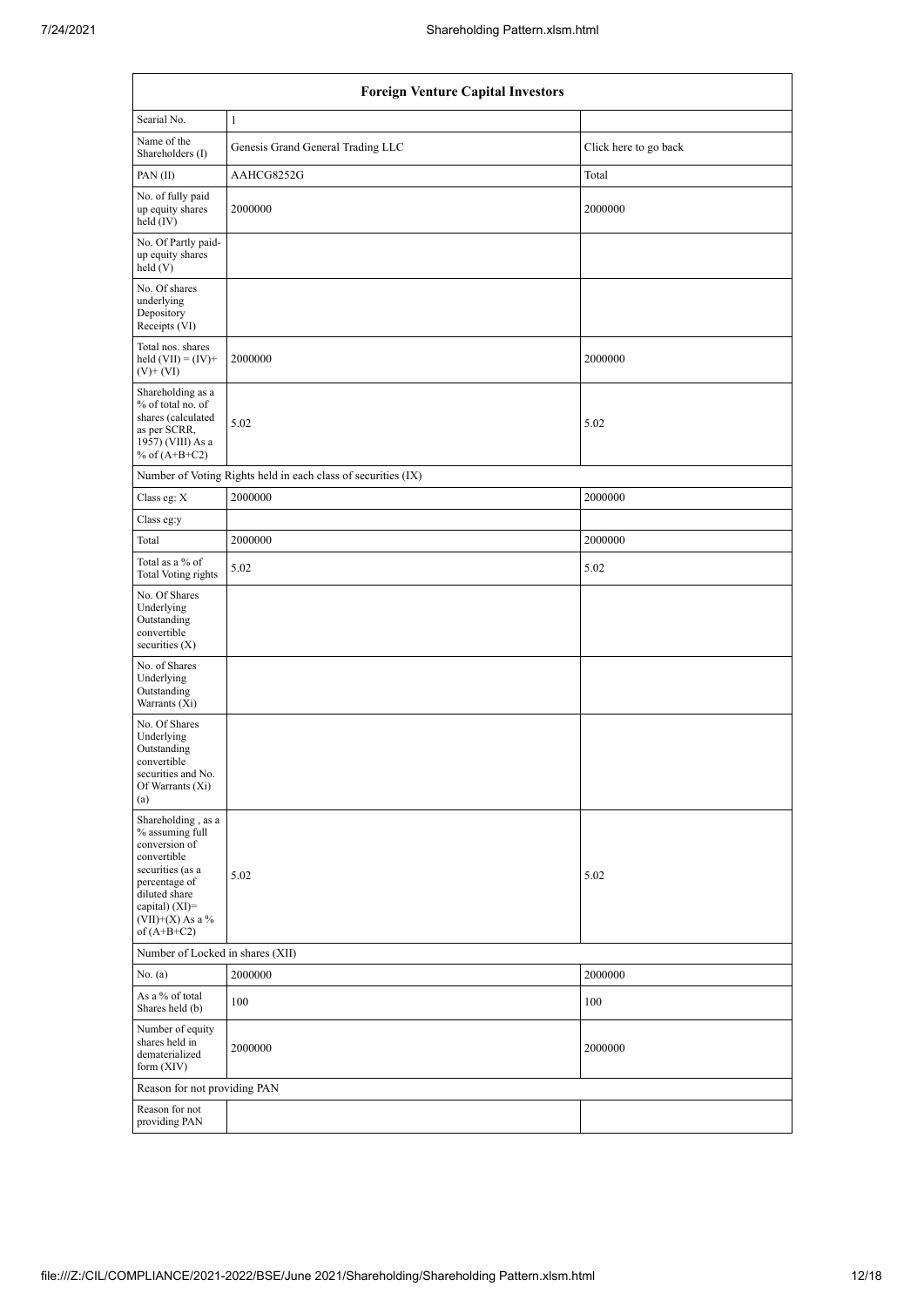| Individuals - ii. Individual shareholders holding nominal share capital in excess of Rs. 2 lakhs.                                                                                            |              |                |                       |                         |                       |                  |                          |  |  |
|----------------------------------------------------------------------------------------------------------------------------------------------------------------------------------------------|--------------|----------------|-----------------------|-------------------------|-----------------------|------------------|--------------------------|--|--|
| Searial No.                                                                                                                                                                                  | $\mathbf{1}$ | $\overline{c}$ | 3                     | $\overline{\mathbf{4}}$ | $\sqrt{5}$            | 6                | $\boldsymbol{7}$         |  |  |
| Name of the<br>Shareholders (I)                                                                                                                                                              | Ravi Agrawal | Lily Agarwal   | Suresh Kumar<br>Jajoo | Vimla Suresh<br>Jajoo   | Ankit Suresh<br>Jajoo | Seepra Kabra     | Jitendra Kumar<br>Bhagat |  |  |
| PAN(II)                                                                                                                                                                                      | ADHPA2891D   | AFRPA4512M     | AAFPJ0070J            | ADAPJ8747J              | AIZPJ2803R            | ADOPJ3255B       | AARPK5564G               |  |  |
| No. of fully paid<br>1000000<br>up equity shares<br>held (IV)                                                                                                                                |              | 500000         | 600000                | 600000                  | 600000                | 600000           | 500000                   |  |  |
| No. Of Partly paid-<br>up equity shares<br>held (V)                                                                                                                                          |              |                |                       |                         |                       |                  |                          |  |  |
| No. Of shares<br>underlying<br>Depository<br>Receipts (VI)                                                                                                                                   |              |                |                       |                         |                       |                  |                          |  |  |
| Total nos. shares<br>held $(VII) = (IV) +$<br>$(V)$ + $(VI)$                                                                                                                                 | 1000000      | 500000         | 600000                | 600000                  | 600000                | 600000           | 500000                   |  |  |
| Shareholding as a<br>% of total no. of<br>shares (calculated<br>2.51<br>as per SCRR,<br>1957) (VIII) As a<br>% of $(A+B+C2)$                                                                 |              | 1.26           | 1.51                  | 1.51                    | 1.51                  | 1.51             | 1.26                     |  |  |
| Number of Voting Rights held in each class of securities (IX)                                                                                                                                |              |                |                       |                         |                       |                  |                          |  |  |
| Class eg: X                                                                                                                                                                                  | 1000000      | 500000         | 600000                | 600000                  | 600000                | 600000           | 500000                   |  |  |
| Class eg:y                                                                                                                                                                                   |              |                |                       |                         |                       |                  |                          |  |  |
| Total                                                                                                                                                                                        | 1000000      | 500000         | 600000                | 600000                  | 600000                | 600000           | 500000                   |  |  |
| Total as a % of<br>Total Voting rights                                                                                                                                                       | 2.51         | 1.26           | 1.51                  | 1.51                    | 1.51                  | 1.51             | 1.26                     |  |  |
| No. Of Shares<br>Underlying<br>Outstanding<br>convertible<br>securities $(X)$                                                                                                                |              |                |                       |                         |                       |                  |                          |  |  |
| No. of Shares<br>Underlying<br>Outstanding<br>Warrants (Xi)                                                                                                                                  |              |                |                       |                         |                       |                  |                          |  |  |
| No. Of Shares<br>Underlying<br>Outstanding<br>convertible<br>securities and No.<br>Of Warrants (Xi)<br>(a)                                                                                   |              |                |                       |                         |                       |                  |                          |  |  |
| Shareholding, as a<br>% assuming full<br>conversion of<br>convertible<br>securities (as a<br>2.51<br>percentage of<br>diluted share<br>capital) (XI)=<br>$(VII)+(X)$ As a %<br>of $(A+B+C2)$ |              | 1.26           | 1.51                  | 1.51                    | 1.51                  | 1.51             | 1.26                     |  |  |
| Number of Locked in shares (XII)                                                                                                                                                             |              |                |                       |                         |                       |                  |                          |  |  |
| No. (a)                                                                                                                                                                                      | 1000000      | 500000         | 600000                | 600000                  | 600000                | 600000           | 100000                   |  |  |
| As a % of total<br>Shares held (b)                                                                                                                                                           | 100          | 100            | 100                   | 100                     | 100                   | 100              | 20                       |  |  |
| Number of equity<br>shares held in<br>dematerialized<br>form (XIV)                                                                                                                           | 1000000      | 500000         | 600000                | 600000                  | 600000                | 600000<br>500000 |                          |  |  |
| Reason for not providing PAN                                                                                                                                                                 |              |                |                       |                         |                       |                  |                          |  |  |
| Reason for not<br>providing PAN                                                                                                                                                              |              |                |                       |                         |                       |                  |                          |  |  |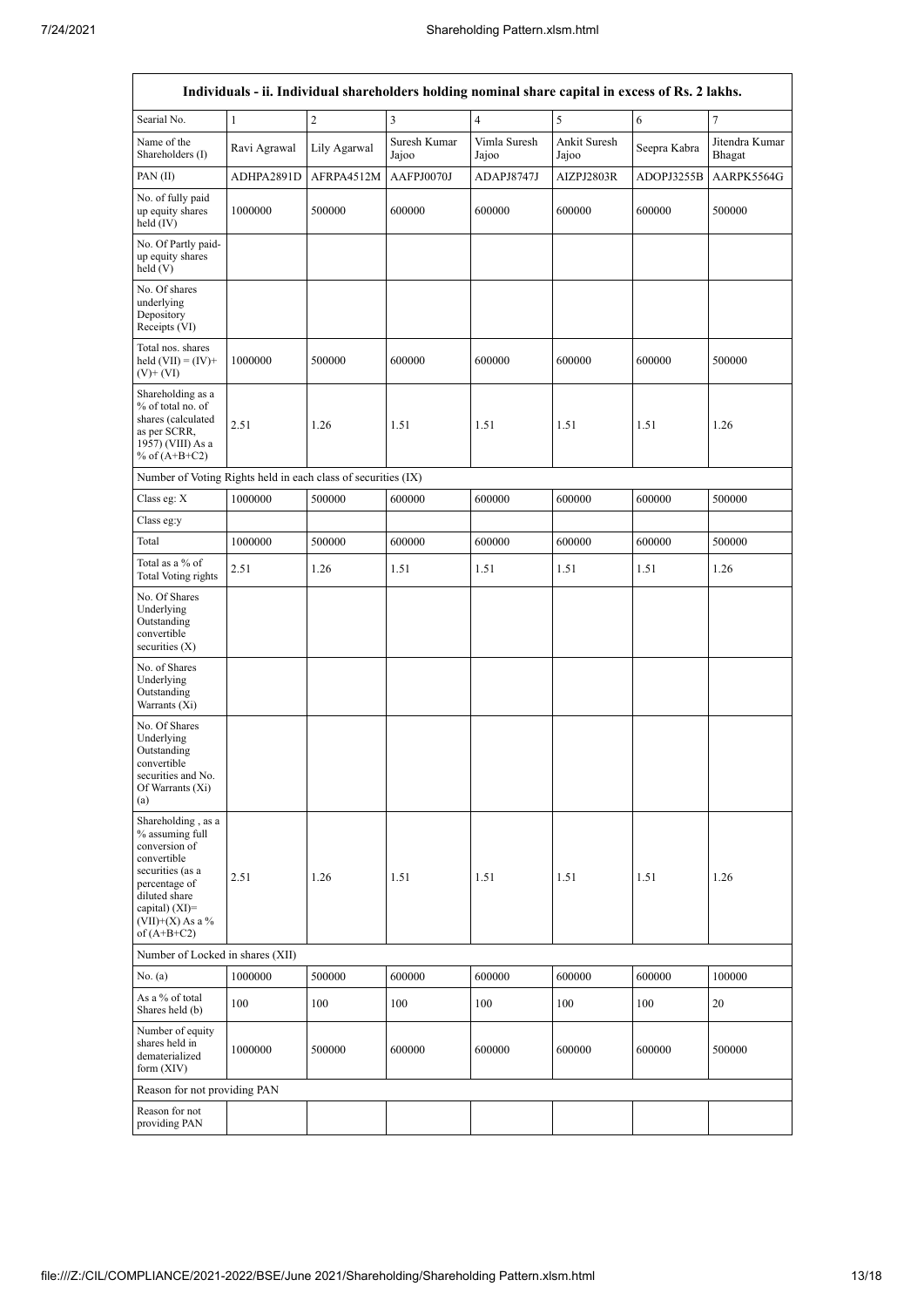| Individuals - ii. Individual shareholders holding nominal share capital in excess of Rs. 2 lakhs.                                                                                      |                                                               |                  |               |                       |  |  |  |  |  |
|----------------------------------------------------------------------------------------------------------------------------------------------------------------------------------------|---------------------------------------------------------------|------------------|---------------|-----------------------|--|--|--|--|--|
| Searial No.<br>8                                                                                                                                                                       |                                                               | 9                | 10            |                       |  |  |  |  |  |
| Name of the<br>Nand kishore Agrawal<br>Shareholders (I)                                                                                                                                |                                                               | Chaitali Jadhav  | Yogesh Jadhav | Click here to go back |  |  |  |  |  |
| PAN(II)<br>ACEPA5232C                                                                                                                                                                  |                                                               | BDAPM1524K       | ALFPJ5077Q    | Total                 |  |  |  |  |  |
| No. of fully paid<br>500000<br>up equity shares<br>held $(IV)$                                                                                                                         |                                                               | 500000           | 550000        | 5950000               |  |  |  |  |  |
| No. Of Partly paid-<br>up equity shares<br>held(V)                                                                                                                                     |                                                               |                  |               |                       |  |  |  |  |  |
| No. Of shares<br>underlying<br>Depository<br>Receipts (VI)                                                                                                                             |                                                               |                  |               |                       |  |  |  |  |  |
| Total nos. shares<br>held $(VII) = (IV) +$<br>$(V)$ + $(VI)$                                                                                                                           | 500000                                                        | 500000           | 550000        | 5950000               |  |  |  |  |  |
| Shareholding as a<br>% of total no. of<br>shares (calculated<br>as per SCRR,<br>1957) (VIII) As a<br>% of $(A+B+C2)$                                                                   | 1.26                                                          | 1.26             | 1.38          | 14.95                 |  |  |  |  |  |
|                                                                                                                                                                                        | Number of Voting Rights held in each class of securities (IX) |                  |               |                       |  |  |  |  |  |
| Class eg: X                                                                                                                                                                            | 500000                                                        | 500000           | 550000        | 5950000               |  |  |  |  |  |
| Class eg:y                                                                                                                                                                             |                                                               |                  |               |                       |  |  |  |  |  |
| Total                                                                                                                                                                                  | 500000                                                        | 500000           | 550000        | 5950000               |  |  |  |  |  |
| Total as a % of<br>Total Voting rights                                                                                                                                                 | 1.26                                                          | 1.26<br>1.38     |               | 14.95                 |  |  |  |  |  |
| No. Of Shares<br>Underlying<br>Outstanding<br>convertible<br>securities $(X)$                                                                                                          |                                                               |                  |               |                       |  |  |  |  |  |
| No. of Shares<br>Underlying<br>Outstanding<br>Warrants (Xi)                                                                                                                            |                                                               |                  |               |                       |  |  |  |  |  |
| No. Of Shares<br>Underlying<br>Outstanding<br>convertible<br>securities and No.<br>Of Warrants (Xi)<br>(a)                                                                             |                                                               |                  |               |                       |  |  |  |  |  |
| Shareholding, as a<br>% assuming full<br>conversion of<br>convertible<br>securities (as a<br>percentage of<br>diluted share<br>capital) $(XI)=$<br>$(VII)+(X)$ As a %<br>of $(A+B+C2)$ | 1.26                                                          | 1.26             | 1.38          | 14.95                 |  |  |  |  |  |
| Number of Locked in shares (XII)                                                                                                                                                       |                                                               |                  |               |                       |  |  |  |  |  |
| No. (a)<br>500000                                                                                                                                                                      |                                                               | 500000<br>550000 |               | 5550000               |  |  |  |  |  |
| As a % of total<br>Shares held (b)                                                                                                                                                     | 100                                                           | 100              | 100           | 93.28                 |  |  |  |  |  |
| Number of equity<br>shares held in<br>dematerialized<br>form $(XIV)$                                                                                                                   | 500000                                                        | 500000           | 550000        | 5950000               |  |  |  |  |  |
| Reason for not providing PAN                                                                                                                                                           |                                                               |                  |               |                       |  |  |  |  |  |
| Reason for not<br>providing PAN                                                                                                                                                        |                                                               |                  |               |                       |  |  |  |  |  |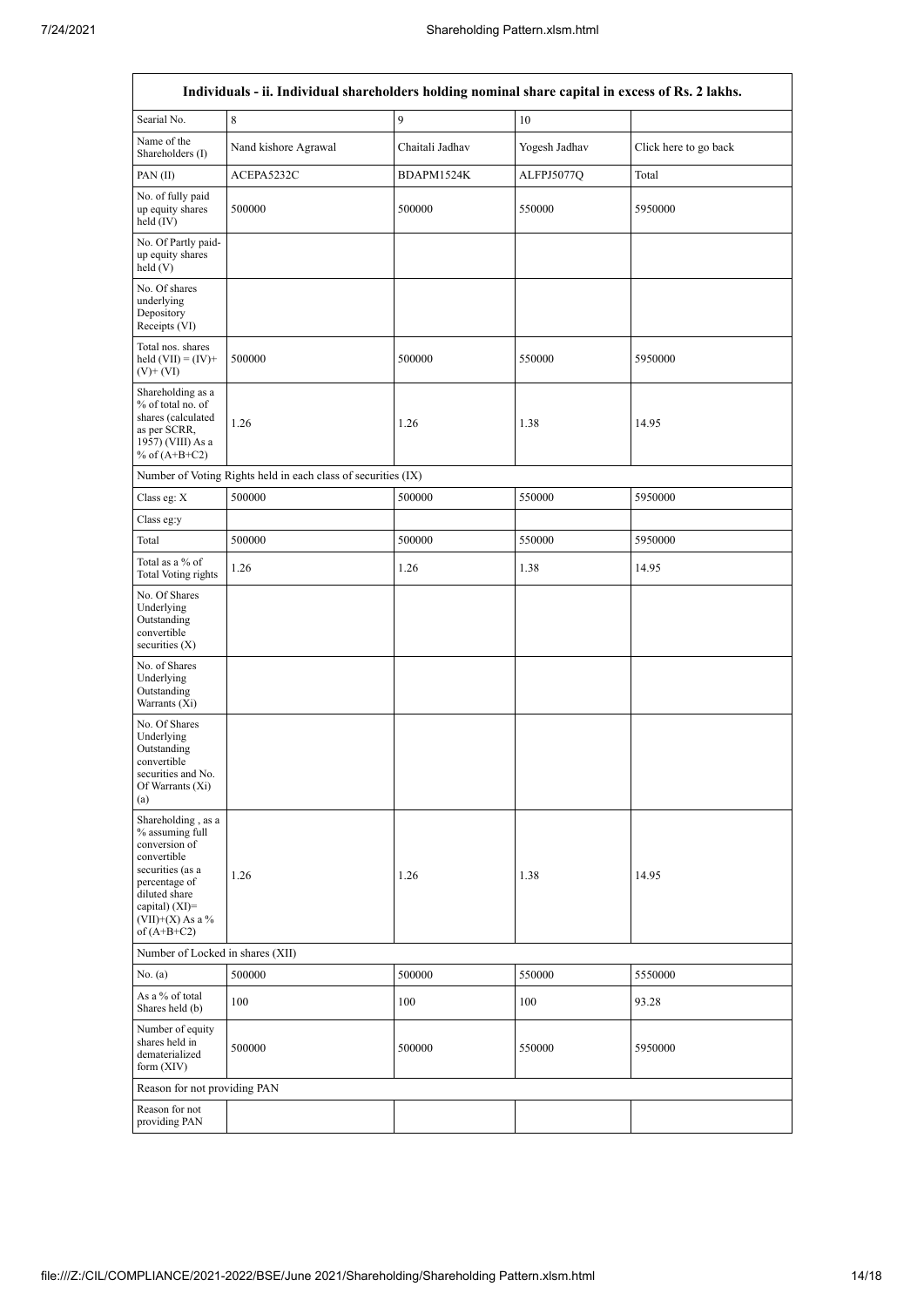| Any Other (specify)                                                                                                                                                                     |                            |                                                               |                                               |                                              |                     |                  |                  |  |  |
|-----------------------------------------------------------------------------------------------------------------------------------------------------------------------------------------|----------------------------|---------------------------------------------------------------|-----------------------------------------------|----------------------------------------------|---------------------|------------------|------------------|--|--|
| Searial No.                                                                                                                                                                             | $\mathbf{1}$               | $\overline{c}$                                                | 3                                             | 4                                            |                     |                  | $\boldsymbol{7}$ |  |  |
| Category                                                                                                                                                                                | <b>Bodies</b><br>Corporate | <b>Bodies Corporate</b>                                       | <b>Bodies Corporate</b>                       | <b>Bodies Corporate</b>                      | Clearing<br>Members | <b>IEPF</b>      | HUF              |  |  |
| Category / More<br>than 1 percentage                                                                                                                                                    | Category                   | More than 1 percentage<br>of shareholding                     | More than 1<br>percentage of<br>shareholding  | More than 1<br>percentage of<br>shareholding | Category            | Category         | Category         |  |  |
| Name of the<br>Shareholders (I)                                                                                                                                                         |                            | Chartered Capital<br>Research Private<br>Limited              | <b>Florence Securities</b><br>Private Limited | Azura Projects Private<br>Limite             |                     |                  |                  |  |  |
| PAN(II)                                                                                                                                                                                 |                            | AADCC4238N                                                    | AABCF5634R                                    | AAGCA9030R                                   |                     |                  |                  |  |  |
| No. of the<br>Shareholders (I)                                                                                                                                                          | 22                         | $\mathbf{1}$                                                  | $\mathbf{1}$                                  | 1                                            | 32                  | $\mathbf{1}$     | 85               |  |  |
| No. of fully paid<br>up equity shares<br>held $(IV)$                                                                                                                                    | 2532113                    | 414212                                                        | 785684                                        | 1285026                                      | 148480              | 4897             | 219546           |  |  |
| No. Of Partly paid-<br>up equity shares<br>held(V)                                                                                                                                      |                            |                                                               |                                               |                                              |                     |                  |                  |  |  |
| No. Of shares<br>underlying<br>Depository<br>Receipts (VI)                                                                                                                              |                            |                                                               |                                               |                                              |                     |                  |                  |  |  |
| Total nos. shares<br>held $(VII) = (IV) +$<br>$(V)$ + $(VI)$                                                                                                                            | 2532113                    | 414212                                                        | 785684                                        | 1285026                                      | 148480              | 4897             | 219546           |  |  |
| Shareholding as a<br>% of total no. of<br>shares (calculated<br>as per SCRR,<br>1957) (VIII) As a<br>% of $(A+B+C2)$                                                                    | 6.36                       | 1.04                                                          | 1.97                                          | 3.23                                         | 0.37                | 0.01             | 0.55             |  |  |
|                                                                                                                                                                                         |                            | Number of Voting Rights held in each class of securities (IX) |                                               |                                              |                     |                  |                  |  |  |
| Class eg: X                                                                                                                                                                             | 2532113                    | 414212                                                        | 785684                                        | 1285026                                      | 148480              | 4897             | 219546           |  |  |
| Class eg:y                                                                                                                                                                              |                            |                                                               |                                               |                                              |                     |                  |                  |  |  |
| Total                                                                                                                                                                                   | 2532113                    | 414212                                                        | 785684                                        | 1285026                                      | 148480              | 4897             | 219546           |  |  |
| Total as a % of<br>Total Voting rights                                                                                                                                                  | 6.36                       | 1.04                                                          | 1.97                                          | 3.23                                         | 0.37                | 0.01             | 0.55             |  |  |
| No. Of Shares<br>Underlying<br>Outstanding<br>convertible<br>securities $(X)$                                                                                                           |                            |                                                               |                                               |                                              |                     |                  |                  |  |  |
| No. of Shares<br>Underlying<br>Outstanding<br>Warrants (Xi)                                                                                                                             |                            |                                                               |                                               |                                              |                     |                  |                  |  |  |
| No. Of Shares<br>Underlying<br>Outstanding<br>convertible<br>securities and No.<br>Of Warrants (Xi)<br>(a)                                                                              |                            |                                                               |                                               |                                              |                     |                  |                  |  |  |
| Shareholding, as a<br>% assuming full<br>conversion of<br>convertible<br>securities (as a<br>percentage of<br>diluted share<br>capital) $(XI)=$<br>(VII)+(X) As a $\%$<br>of $(A+B+C2)$ | 6.36                       | 1.04                                                          | 1.97                                          | 3.23                                         | 0.37                | 0.01             | 0.55             |  |  |
| Number of Locked in shares (XII)                                                                                                                                                        |                            |                                                               |                                               |                                              |                     |                  |                  |  |  |
| No. (a)                                                                                                                                                                                 | $\boldsymbol{0}$           | $\boldsymbol{0}$                                              | $\mathbf{0}$                                  | $\boldsymbol{0}$                             | $\boldsymbol{0}$    | $\boldsymbol{0}$ | $\mathbf{0}$     |  |  |
| As a % of total<br>Shares held (b)                                                                                                                                                      | $\overline{0}$             | $\boldsymbol{0}$                                              | $\boldsymbol{0}$                              | 0                                            | $\boldsymbol{0}$    | $\mathbf{0}$     | $\mathbf{0}$     |  |  |
| Number of equity<br>shares held in<br>dematerialized<br>form (XIV)                                                                                                                      | 2530113                    | 414212                                                        | 785684                                        | 1285026                                      | 148480              | 4897             | 219546           |  |  |
| Reason for not providing PAN                                                                                                                                                            |                            |                                                               |                                               |                                              |                     |                  |                  |  |  |
| Reason for not<br>providing PAN                                                                                                                                                         |                            |                                                               |                                               |                                              |                     |                  |                  |  |  |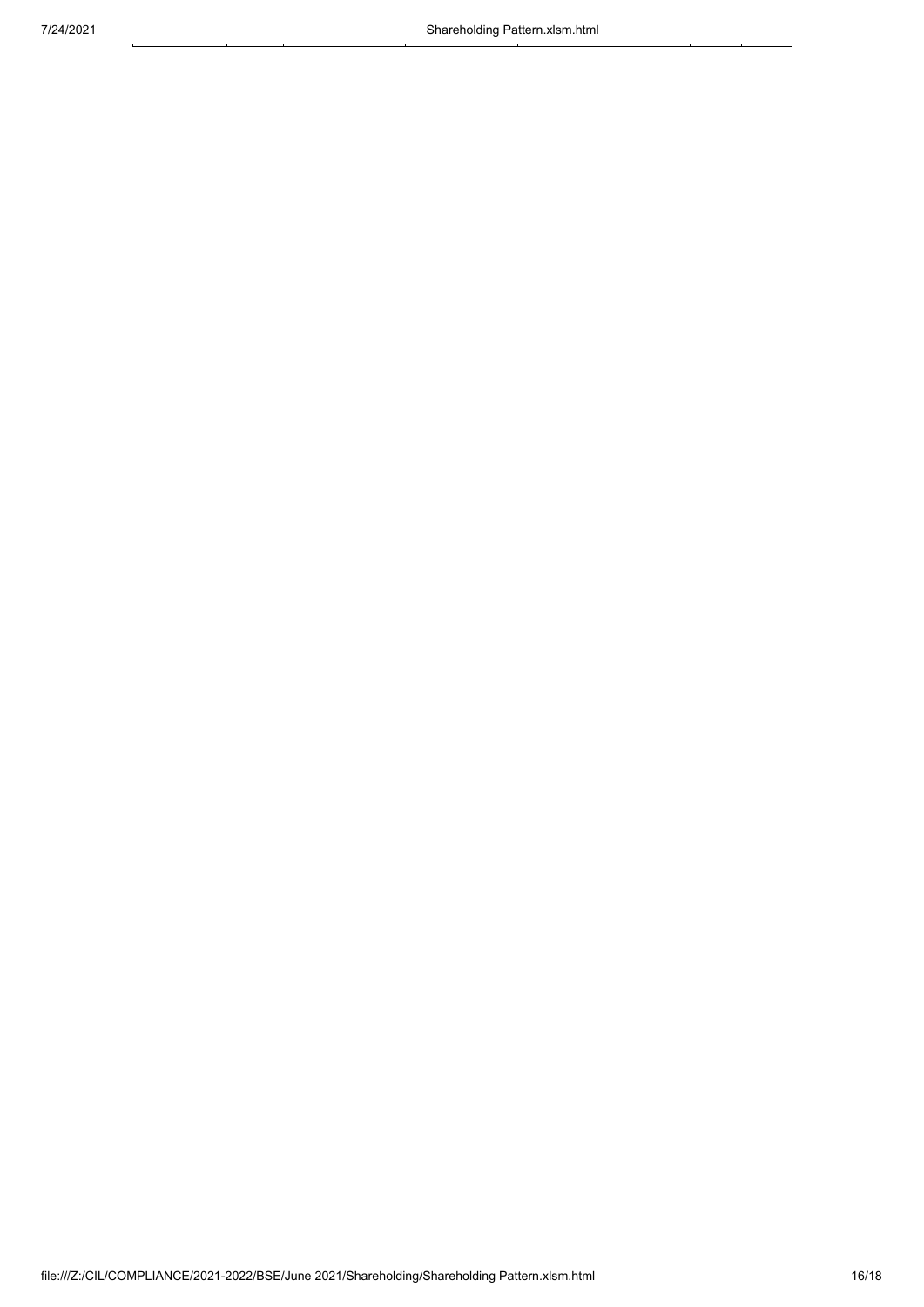| Any Other (specify)                                                                                                                                                                   |                                                               |                       |  |  |  |  |  |  |
|---------------------------------------------------------------------------------------------------------------------------------------------------------------------------------------|---------------------------------------------------------------|-----------------------|--|--|--|--|--|--|
| Searial No.                                                                                                                                                                           | $\,8\,$                                                       |                       |  |  |  |  |  |  |
| Category                                                                                                                                                                              | Non-Resident Indian (NRI)                                     |                       |  |  |  |  |  |  |
| Category / More<br>than 1 percentage                                                                                                                                                  | Category                                                      |                       |  |  |  |  |  |  |
| Name of the<br>Shareholders (I)                                                                                                                                                       |                                                               | Click here to go back |  |  |  |  |  |  |
| PAN $(II)$                                                                                                                                                                            |                                                               | Total                 |  |  |  |  |  |  |
| No. of the<br>Shareholders (I)                                                                                                                                                        | 6                                                             | 146                   |  |  |  |  |  |  |
| No. of fully paid<br>up equity shares<br>held (IV)                                                                                                                                    | 43758                                                         | 2948794               |  |  |  |  |  |  |
| No. Of Partly paid-<br>up equity shares<br>held(V)                                                                                                                                    |                                                               |                       |  |  |  |  |  |  |
| No. Of shares<br>underlying<br>Depository<br>Receipts (VI)                                                                                                                            |                                                               |                       |  |  |  |  |  |  |
| Total nos. shares<br>held $(VII) = (IV) +$<br>$(V)$ + $(VI)$                                                                                                                          | 43758                                                         | 2948794               |  |  |  |  |  |  |
| Shareholding as a<br>% of total no. of<br>shares (calculated<br>as per SCRR,<br>1957) (VIII) As a<br>% of $(A+B+C2)$                                                                  | 0.11                                                          | 7.4                   |  |  |  |  |  |  |
|                                                                                                                                                                                       | Number of Voting Rights held in each class of securities (IX) |                       |  |  |  |  |  |  |
| Class eg: X                                                                                                                                                                           | 43758                                                         | 2948794               |  |  |  |  |  |  |
| Class eg:y                                                                                                                                                                            |                                                               |                       |  |  |  |  |  |  |
| Total                                                                                                                                                                                 | 43758                                                         | 2948794               |  |  |  |  |  |  |
| Total as a % of<br>Total Voting rights                                                                                                                                                | 0.11                                                          | 7.4                   |  |  |  |  |  |  |
| No. Of Shares<br>Underlying<br>Outstanding<br>convertible<br>securities $(X)$                                                                                                         |                                                               |                       |  |  |  |  |  |  |
| No. of Shares<br>Underlying<br>Outstanding<br>Warrants (Xi)                                                                                                                           |                                                               |                       |  |  |  |  |  |  |
| No. Of Shares<br>Underlying<br>Outstanding<br>convertible<br>securities and No.<br>Of Warrants (Xi)<br>(a)                                                                            |                                                               |                       |  |  |  |  |  |  |
| Shareholding, as a<br>% assuming full<br>conversion of<br>convertible<br>securities (as a<br>percentage of<br>diluted share<br>capital) (XI)=<br>(VII)+(X) As a $\%$<br>of $(A+B+C2)$ | 0.11                                                          | 7.4                   |  |  |  |  |  |  |
| Number of Locked in shares (XII)                                                                                                                                                      |                                                               |                       |  |  |  |  |  |  |
| No. (a)                                                                                                                                                                               | $\boldsymbol{0}$                                              | $\boldsymbol{0}$      |  |  |  |  |  |  |
| As a % of total<br>Shares held (b)                                                                                                                                                    | $\boldsymbol{0}$                                              | $\boldsymbol{0}$      |  |  |  |  |  |  |
| Number of equity<br>shares held in<br>dematerialized<br>form $(XIV)$                                                                                                                  | 43758                                                         | 2946794               |  |  |  |  |  |  |
|                                                                                                                                                                                       | Reason for not providing PAN                                  |                       |  |  |  |  |  |  |
| Reason for not<br>providing PAN                                                                                                                                                       |                                                               |                       |  |  |  |  |  |  |